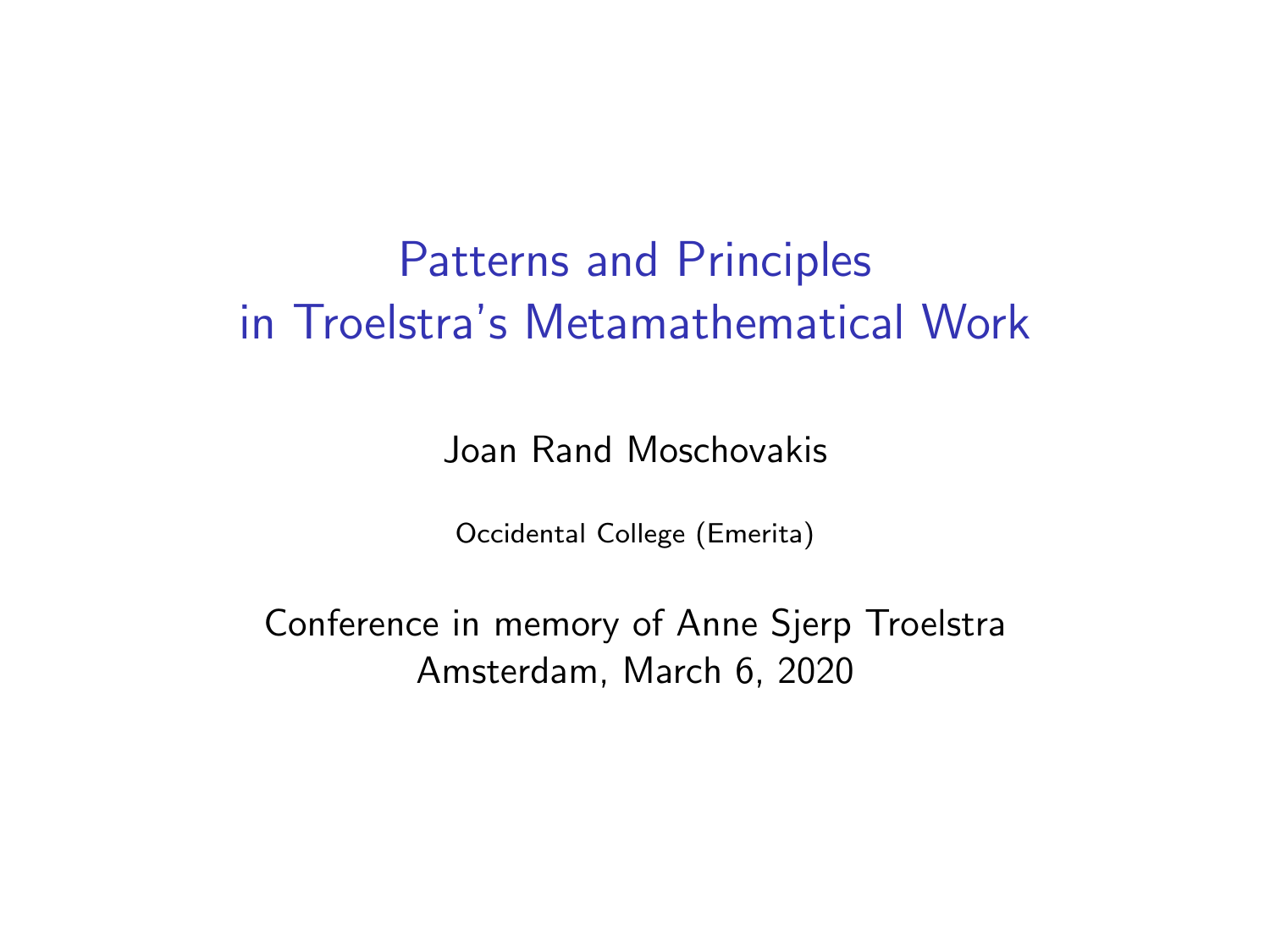Perhaps more than anyone else in the last 50 years, Anne Troelstra had a comprehensive, encyclopedic knowledge of the classical and constructive metamathematics of intuitionistic formal systems. He shared this knowledge generously, by teaching and by writing many influential papers and books which weave his original work into a rich context of history and the contributions of others.

His own metamathematical work seemed to follow a **pattern**:

- $\triangleright$  Select a domain of discourse (e.g. arithmetic or analysis).
- $\blacktriangleright$  Identify and analyze the key concepts from an intuitionistic viewpoint, using informal rigor.
- $\triangleright$  Formulate axioms for basic concepts and important models.
- $\blacktriangleright$  Build corresponding formal systems, with intuitionistic logic.
- $\triangleright$  Compare these formal systems as constructively as possible.

This pattern emerged early and led to many nice theorems.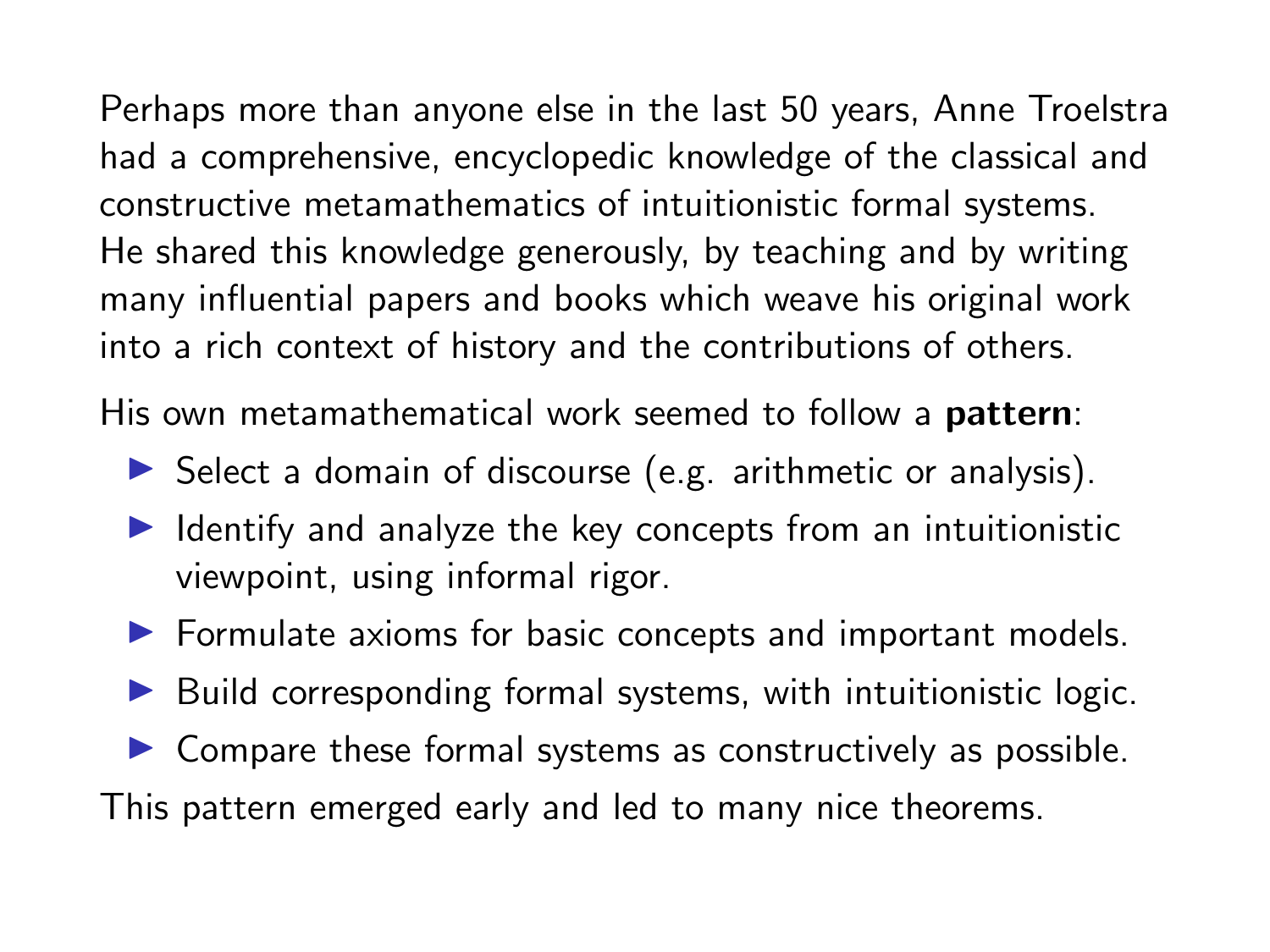Among his best known results are

- $\blacktriangleright$  the elimination of choice sequence variables,
- $\blacktriangleright$  the axiomatic characterization of realizability interpretations,
- $\triangleright$  conservative extension theorems and admissible rules.

There is a deceptively simple **pattern** to all the proofs:

Find intuitionistic systems  $\mathsf{S} \subsetneq \mathsf{T}$  and a syntactic translation  $\tau$  of formulas E of the language  $\mathcal{L}(\mathbf{T})$  to formulas  $\tau(E)$  of  $\mathcal{L}(\mathbf{S})$  so that

$$
(\mathsf{i})\ \vdash_{\mathsf{T}} (E \leftrightarrow \tau(E))\quad\text{and}\quad
$$

(ii)  $\vdash_{\mathsf{T}} E \Leftrightarrow \vdash_{\mathsf{S}} \tau(E)$  can be proved finitistically.

 $\star$  If  $\mathcal{L}(\mathbf{T})$  has choice sequence variables but  $\mathcal{L}(\mathbf{S})$  does not, then choice sequence variables are eliminated from sentences of  $\mathcal{L}(\mathbf{T})$ .  $\star$  If  $\tau(E)$  is  $\exists f$  (frE) where frE expresses "f realizes E," then **T** precisely characterizes realizability over S.

 $\star$  If  $\tau$ (0 = 1) is (0 = 1), then **T** is consistent relative to **S**.

 $\star$  If  $\tau(E) = E$  for E in  $\mathcal{L}(S)$ , **T** is a conservative extension of **S**.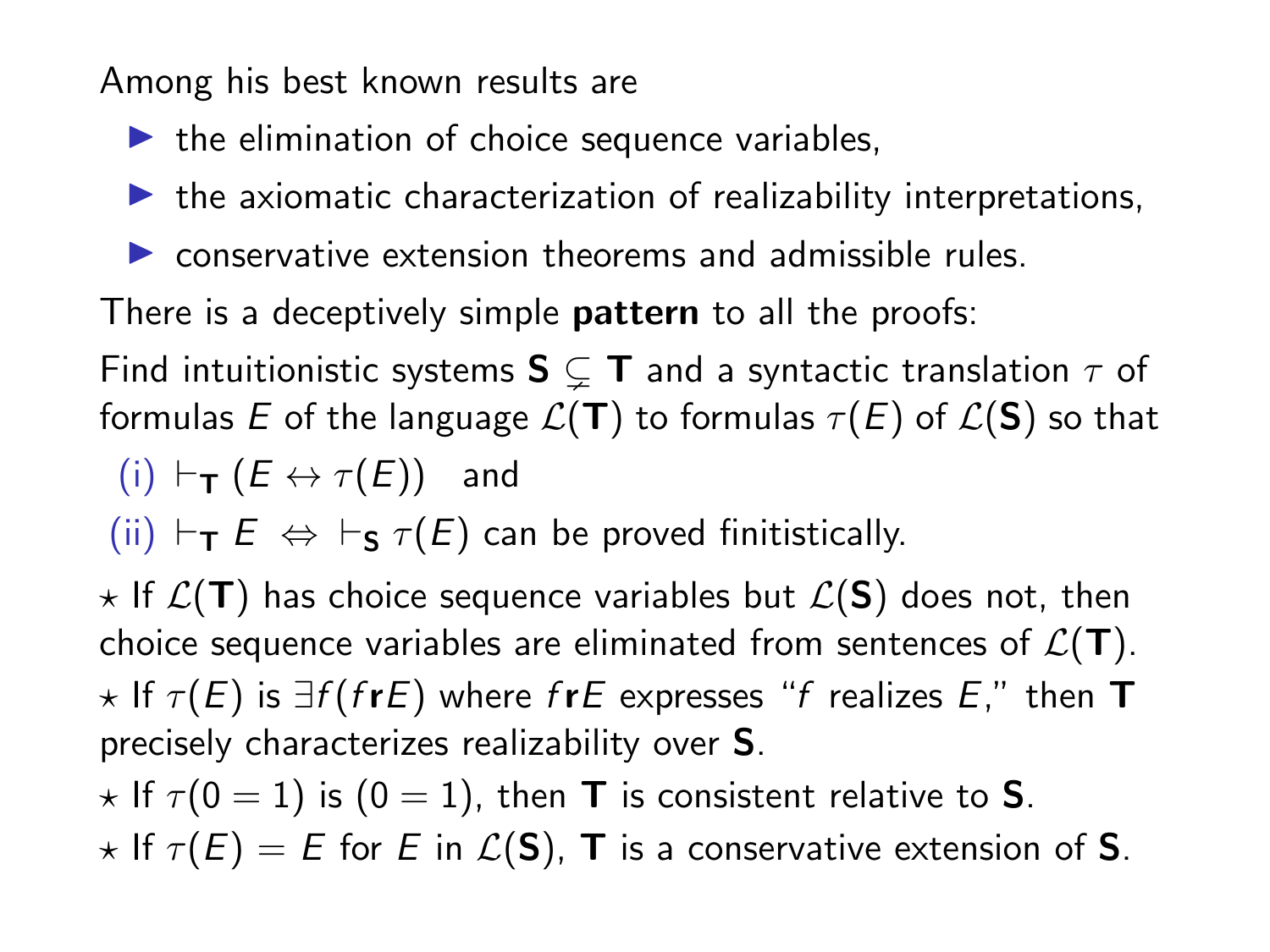Anne chose fruitful combinations of **S**, **T** and  $\tau$ , often inventing a **principle**  $\Gamma$  so the pattern would work with  $\mathbf{T} = \mathbf{S} + \Gamma$ .

Consider the axiomatization of realizability. Given a classically and intuitionistically correct system S in which a nonclassical system  $\mathsf{S}^{+}$  extending  $\mathsf{S}$  can be interpreted, e.g. by Kleene's q-realizability or Kreisel's m-realizability. Given that

 $\blacktriangleright \tau(E)$  expresses "E is true under the interpretation," and

$$
\blacktriangleright \vdash_{S^+} E \Rightarrow \vdash_S \tau(E) \text{ for sentences } E \text{ of } \mathcal{L}(S), \text{ but }
$$

 $\blacktriangleright$  the converse is known to be false.

The challenge is to find the right axiom(s) or schema(s) Γ so that

(i) 
$$
\vdash_{\mathsf{T}} (E \leftrightarrow \tau(E))
$$
 and  
(ii)  $\vdash_{\mathsf{T}} E \Leftrightarrow \vdash_{\mathsf{S}} \tau(E)$ 

where  $\textsf{T}=\textsf{S}+\textsf{\textsf{F}}\supset \textsf{S}^+\supset \textsf{S}.$ 

Then  $\Gamma$  "axiomatizes" the interpretation of  $\mathsf{S}^{+}$  over  $\mathsf{S}.$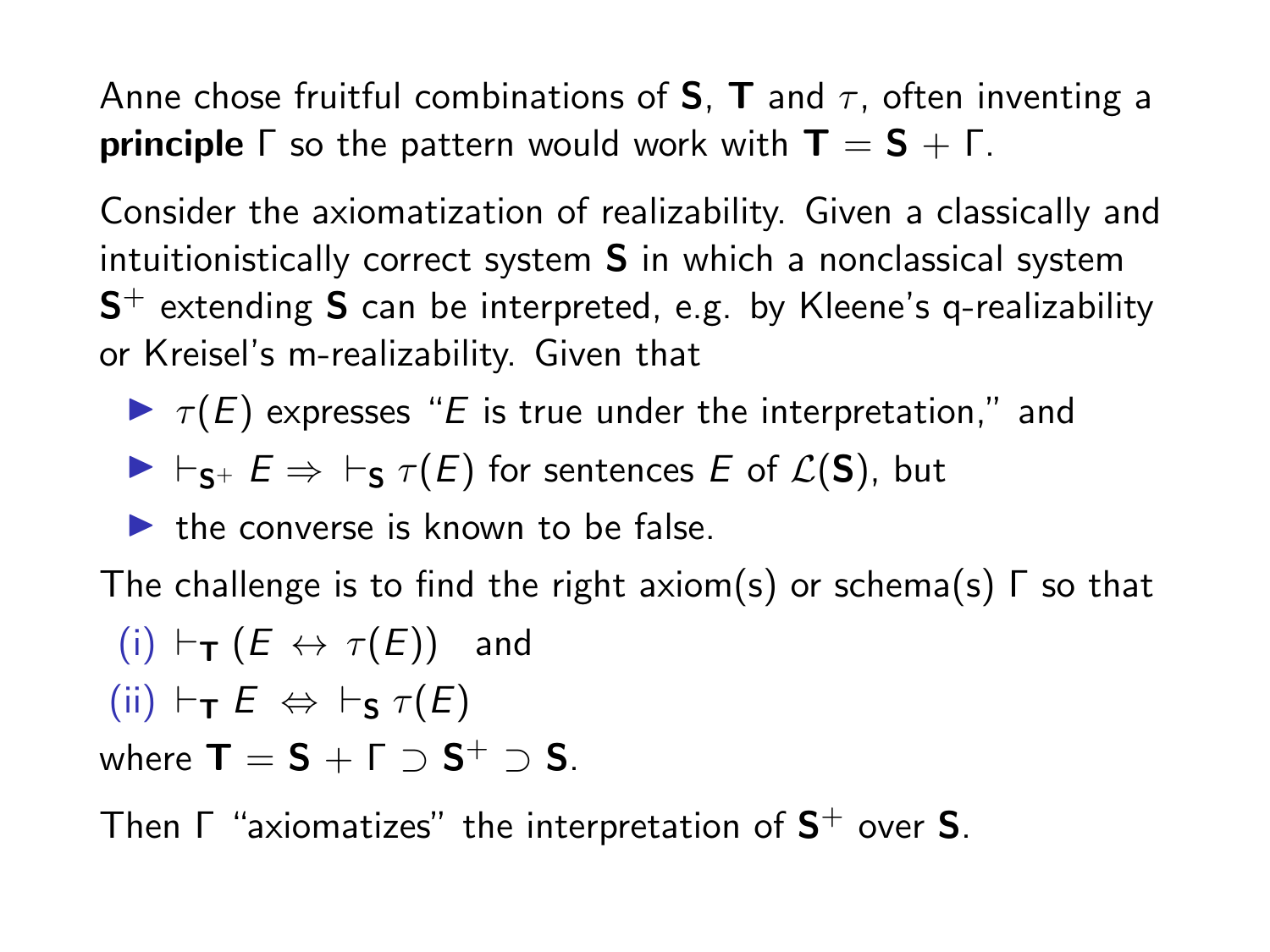Troelstra's focus on intuitionistic formal systems goes back to his undergraduate and graduate work with Arend Heyting, who formalized Brouwer's informal intuitionistic logic and arithmetic.

As a postdoctoral scholar in 1966-67, Anne discovered an error in Kreisel's axioms for lawless sequences. Kreisel (1968) proved the first elimination theorem  $(i)$  of the pattern) for the theory LS of lawless sequences. Troelstra (1969) proved the second elimination theorem  $(iii)$  of the pattern) for the corrected  $LS$  over its neutral lawlike subsystem IDK. Moreover, LS is conservative over IDK.

Lawless sequences are extremely antisocial. M. Hyland showed how Troelstra corrected Kreisel's axioms for choice sequences given by a spread, resulting in a theory CS of choice sequences closed under lawlike continuous operations. First and second elimination theorems for CS over  $IDB_1$  ( $\equiv IDK$ ) are in Kreisel and Troelstra  $(1970)$ . Troelstra  $(1971)$  also proved that CS is a conservative extension of a notational variant of the formal system I of Kleene and Vesley's "Foundations of Intuitionistic Mathematics" (1965).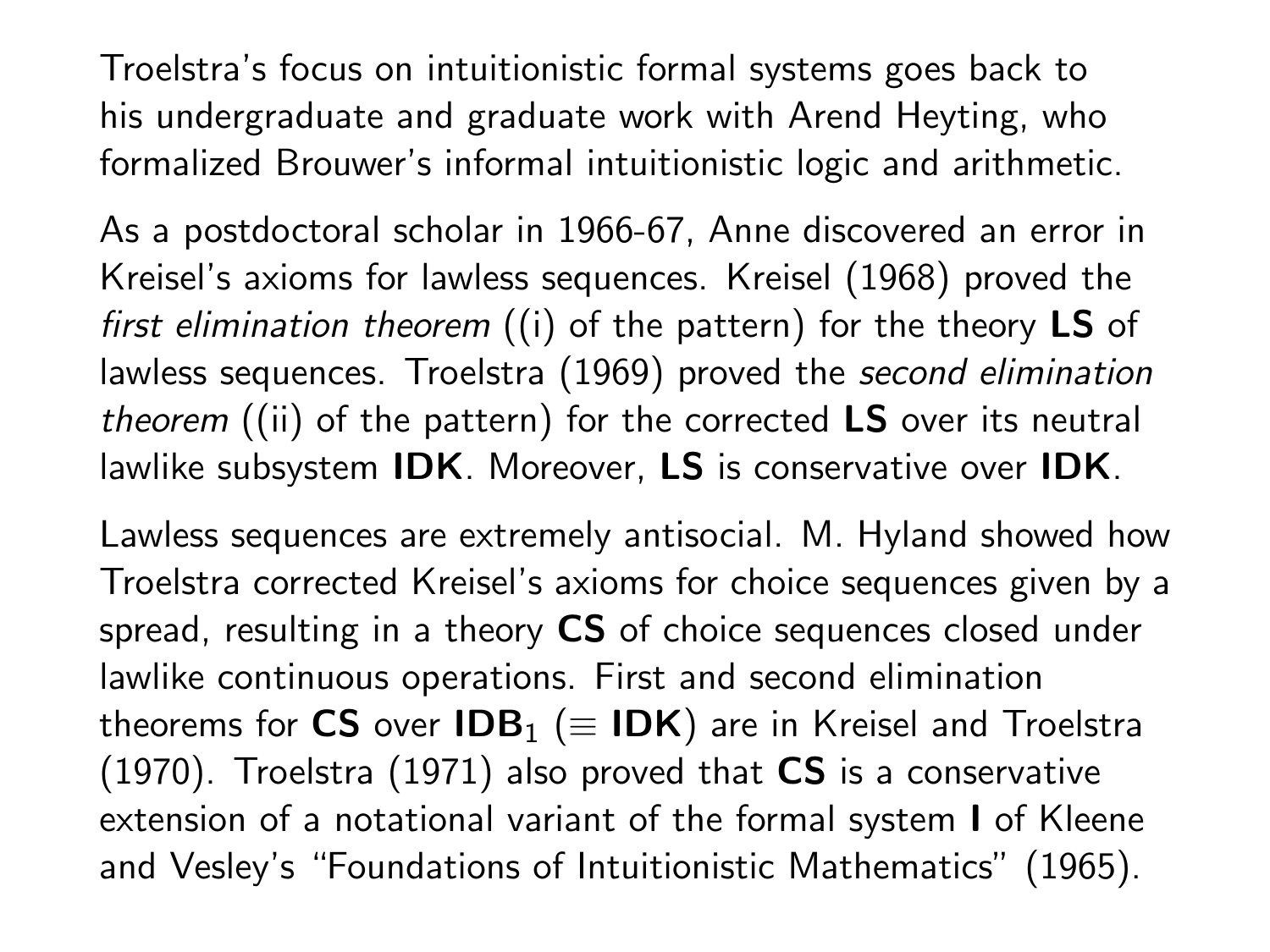By reflecting on Kleene's, Kreisel's and Vesley's work, Troelstra discovered axiomatic characterizations of a variety of realizability interpretations for formal systems based on intuitionistic logic (the "axiomatization of realizability"). All these characterizations follow the pattern described, with a first and second translation theorem. Each characterization involves a new mathematical principle of independent interest; some justify admissible, nonderivable rules.

Let's look first at some details of the elimination of choice sequence variables, and then at the axiomatization of realizability. Along the way, we'll observe Troelstra's principles in their natural environments.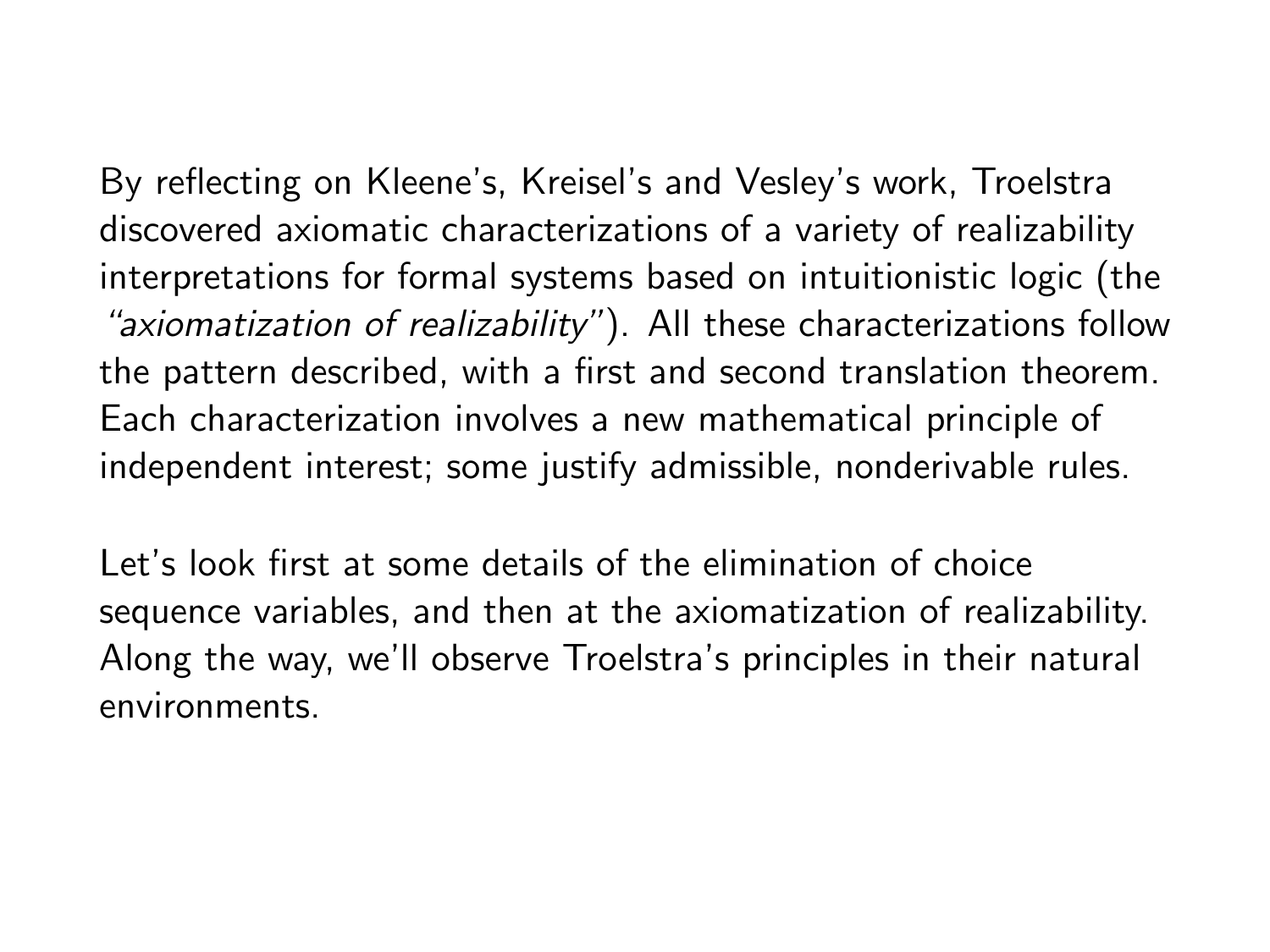## Brouwer's notion of choice sequence

Already in 1907 Brouwer recognized the impossibility of building a continuum using only lawlike fundamental sequences of rationals. In 1908 he rejected the universal law of excluded middle (the "First Act of Intuitionism"), and by 1918 he was developing the notions of spread, choice sequence and species. In "Historical background, principles and methods of intuitionism" (1952) he wrote that the "Second Act of Intuitionism" explicitly recognizes "the possibility of generating new mathematical entities:

"firstly in the form of infinitely proceeding sequences  $p_1, p_2, \ldots$ whose terms are chosen more or less freely from mathematical entities previously acquired . . . ;

"secondly in the form of mathematical species, i.e. properties supposable for mathematical entities previously acquired, and satisfying the condition that, if they hold for a certain mathematical entity, they also hold for all mathematical entities which have been defined to be equal to it ..."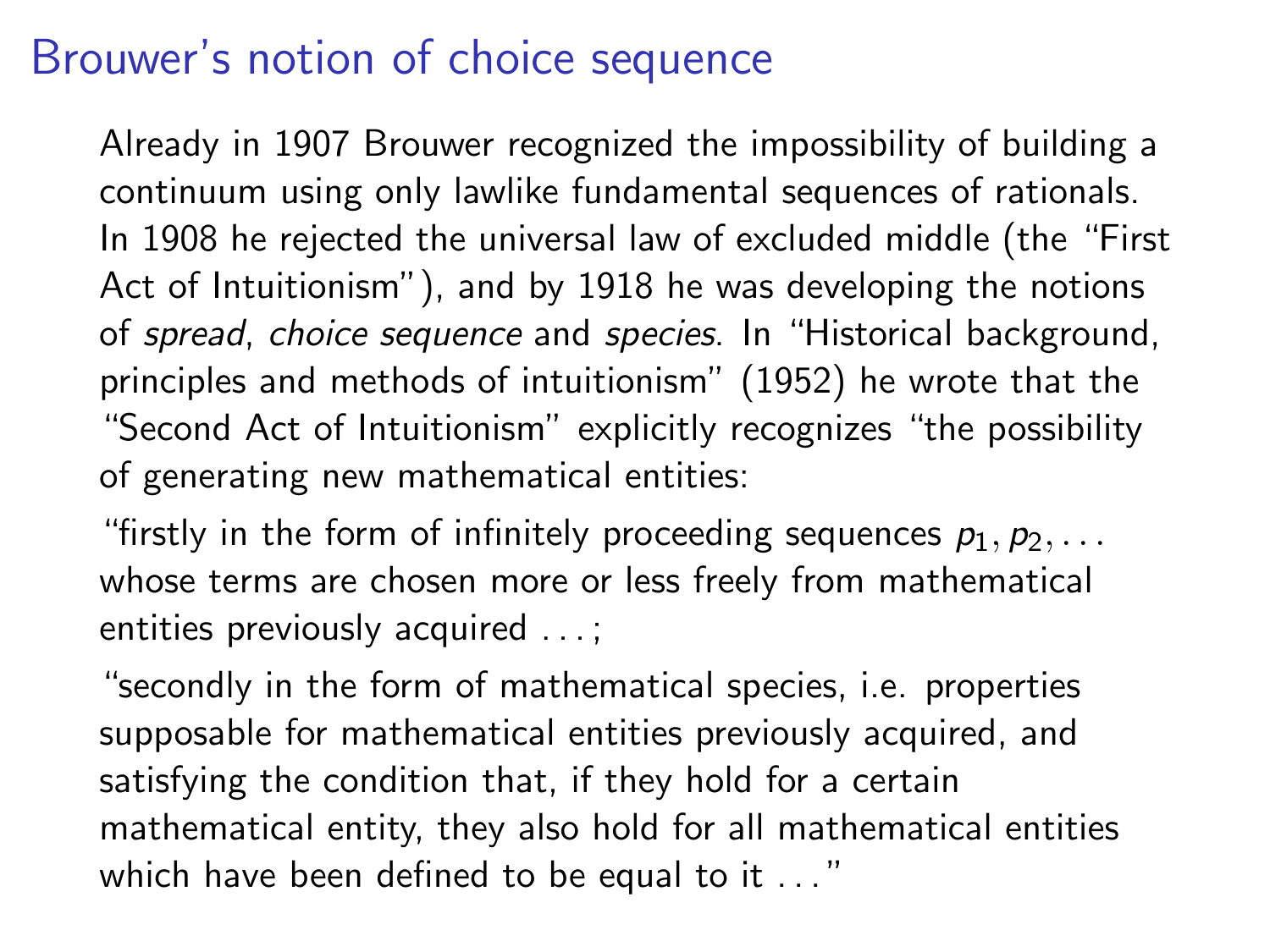# Kreisel's lawless sequences, as improved by Troelstra

Kreisel's idea of a lawless (originally, "completely free") sequence was diametrically opposed to Brouwer's notion of a lawlike sequence or "sharp arrow." A lawless sequence of natural numbers was a choice sequence admitting no restrictions; at each stage of its generation, every natural number was eligible to be chosen. Kreisel's LS and Troelstra's CS are three-sorted intuitionistic formal theories with variables x,y,z,. . . over numbers, a,b,c,. . . over lawlike sequences, and  $\alpha, \beta, \gamma, \ldots$  over lawless sequences.

- $LS = IDE<sub>1</sub> + LS<sub>1</sub>-4$  and
- $CS = IDB<sub>1</sub> + GC1-4$ , where

 $$ 

EL ("elementary analysis") is a two-sorted "lawlike" extension of Heyting arithmetic HA with primitive recursive function constants,  $\lambda$ -abstraction, and countable choice for quantifier-free relations.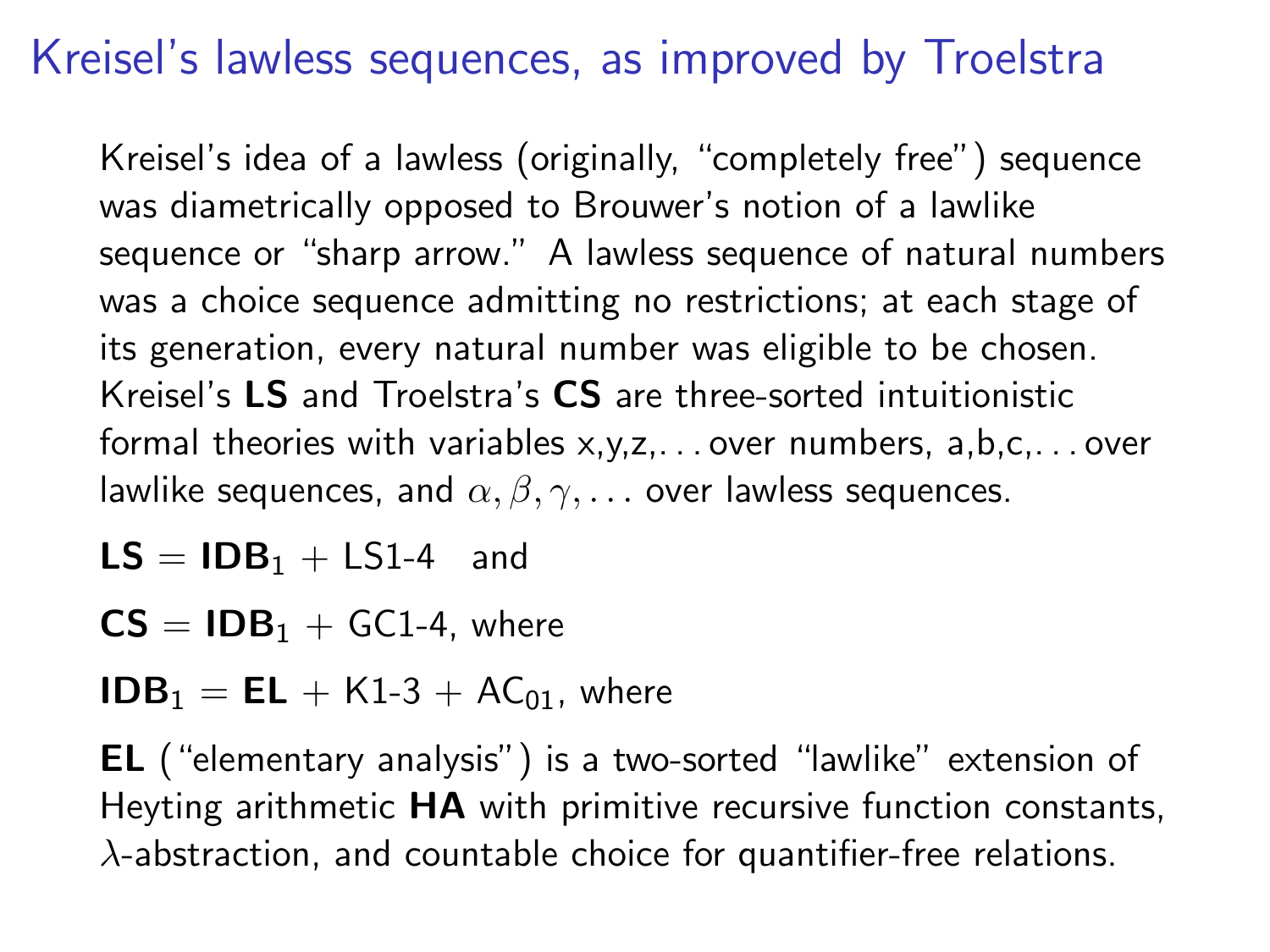EL codes finite sequences of natural numbers primitive recursively. Every natural number *n* codes a unique sequence whose length  $\leq n$ is recoverable from n.  $\langle \rangle = 0$  codes the empty sequence;  $\langle x \rangle$  codes the sequence consisting of just x; and  $*$  denotes concatenation. **IDB**<sub>1</sub> adds to the language of **EL** a constant K representing the inductively generated class of lawlike neighborhood functions of continuous functionals of type 1, and adds to the axioms of EL K1.  $K(\lambda n.(x+1)).$ 

K2.  $a(\langle \rangle) = 0 \& \forall x K(\lambda n.a(\langle x \rangle * n)) \rightarrow K(a).$ K3.  $\forall a (A(Q, a) \rightarrow Q(a)) \rightarrow \forall a (K(a) \rightarrow Q(a))$ for all formulas  $Q$  of the language, where  $A(Q, a) \equiv \exists x (a = \lambda n.x + 1) \vee (a(0) = 0 \& \forall x Q(\lambda n.a(\langle x \rangle * n))).$ 

 $IDB<sub>1</sub>$  also has an axiom schema of countable choice:

$$
AC_{01}. \ \forall x \exists a \, A(x,a) \rightarrow \exists b \forall x \, A(x,(b)_x).
$$

Here  $(b)_x = \lambda y.b(j(x, y))$  where *j* is a constant of **EL** representing a primitive recursive pairing function.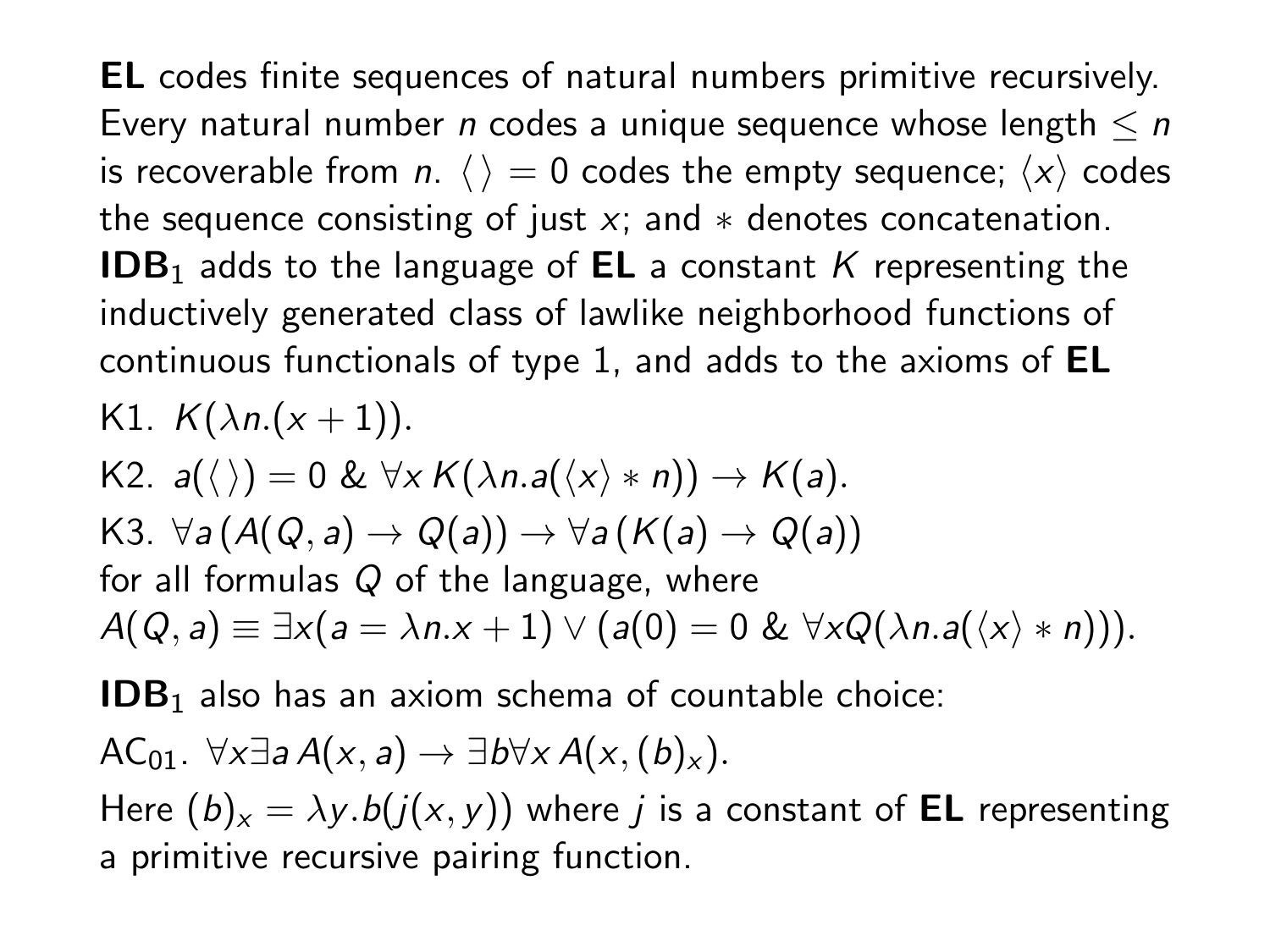The formal theory LS adds to the language of  $\mathsf{IDB}_1$  variables  $\alpha, \beta, \gamma, \ldots$  for, and quantifiers  $\forall \alpha, \exists \alpha \ldots$  over, lawless sequences. There are two new axioms and two new axiom schemas.

### L1.  $\forall n \exists \alpha (\alpha \in n)$  is the *density* axiom.

The next axiom says that (not only intensional, but also) extensional equality of lawless sequences is decidable.

$$
\text{L2. } \forall \alpha \forall \beta (\alpha \neq \beta \lor \alpha = \beta).
$$

To express relative independence of lawless variables Troelstra defined quantifiers  $\forall \alpha$ ,  $\exists \alpha$  so that e.g.  $\forall \alpha A(\alpha, \beta, \gamma)$  is equivalent to  $\forall \alpha (\alpha \neq \beta \& \alpha \neq \gamma \rightarrow A(\alpha, \beta, \gamma))$ , and if  $\vec{\alpha} = \alpha_0, \ldots, \alpha_k$  then  $\forall \vec{\alpha} A(\vec{\alpha})$  expresses  $\forall \alpha_0 \dots \forall \alpha_k (\forall i < j \leq k(\alpha_i \neq \alpha_i) \rightarrow A(\vec{\alpha})).$ With all lawless parameters shown, the schema of open data is

13. 
$$
\forall \alpha (A(\alpha, \vec{\beta}) \rightarrow \exists n (\alpha \in n \& \forall \gamma \in n A(\gamma, \vec{\beta})))
$$

\n14.  $\forall \alpha (A(\alpha, \vec{\beta}) \rightarrow \exists n (\alpha \in n \& \forall \gamma \in n A(\gamma, \vec{\beta})))$ 

and the *bar continuity* schema (with lawlike  $e$  and  $b$ ) is L4. $\forall \vec{\alpha} \exists bA(\vec{\alpha}, b) \rightarrow \exists e(K(e) \& \forall n(e(n) \neq 0 \rightarrow \exists b \forall \vec{\alpha} \in nA(\vec{\alpha}, b)))$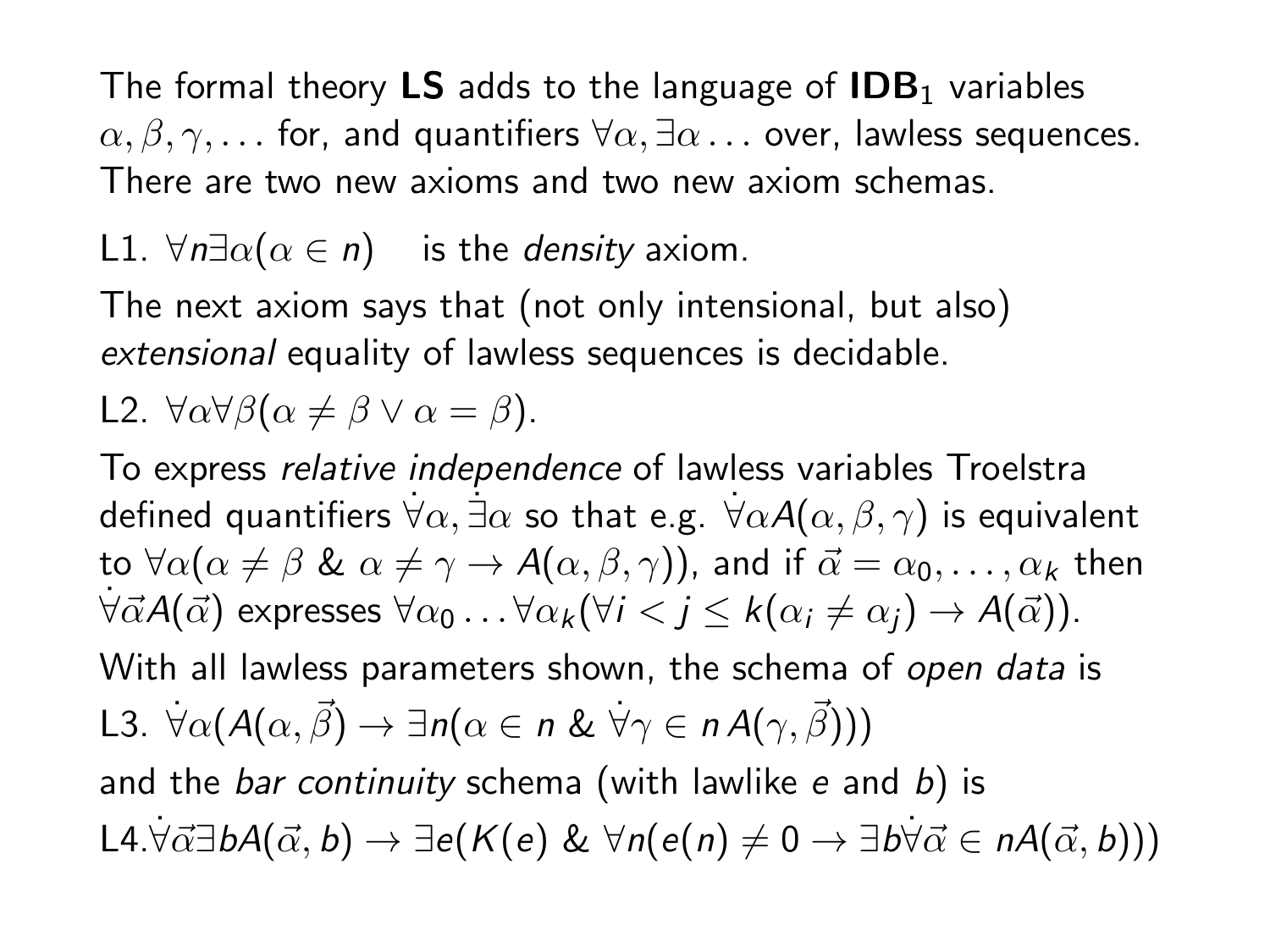# Kreisel and Troelstra's "elimination of lawless sequences"

In (1968) Kreisel proved the "first elimination theorem" for **LS**: Any formula with no free lawless sequence variables is equivalent to one without lawless sequence variables. In (1969) Troelstra stated the "second elimination theorem" for  $LS$  over  $IDB<sub>1</sub>$ . For a clear exposition of the proof see Volume II of Troelstra and van Dalen's "Constructivism in Mathematics: An Introduction" (1988).

The elimination of lawless sequences holds for LS in  $\text{IDB}_1$ : There is a syntactic translation  $\tau$  mapping each formula E of  $\mathcal{L}(LS)$  without free lawless sequence variables to a formula  $\tau(E)$ without any lawless sequence variables such that

(i) 
$$
\vdash_{LS} (E \leftrightarrow \tau(E)).
$$

(ii) 
$$
\vdash_{LS} E \Leftrightarrow \vdash_{IDB_1} \tau(E)
$$
.

(iii)  $\tau(E) \equiv E$  if E has no lawless sequence variables.

**Corollary: LS** is a conservative extension of  $IDB_{\perp}$ .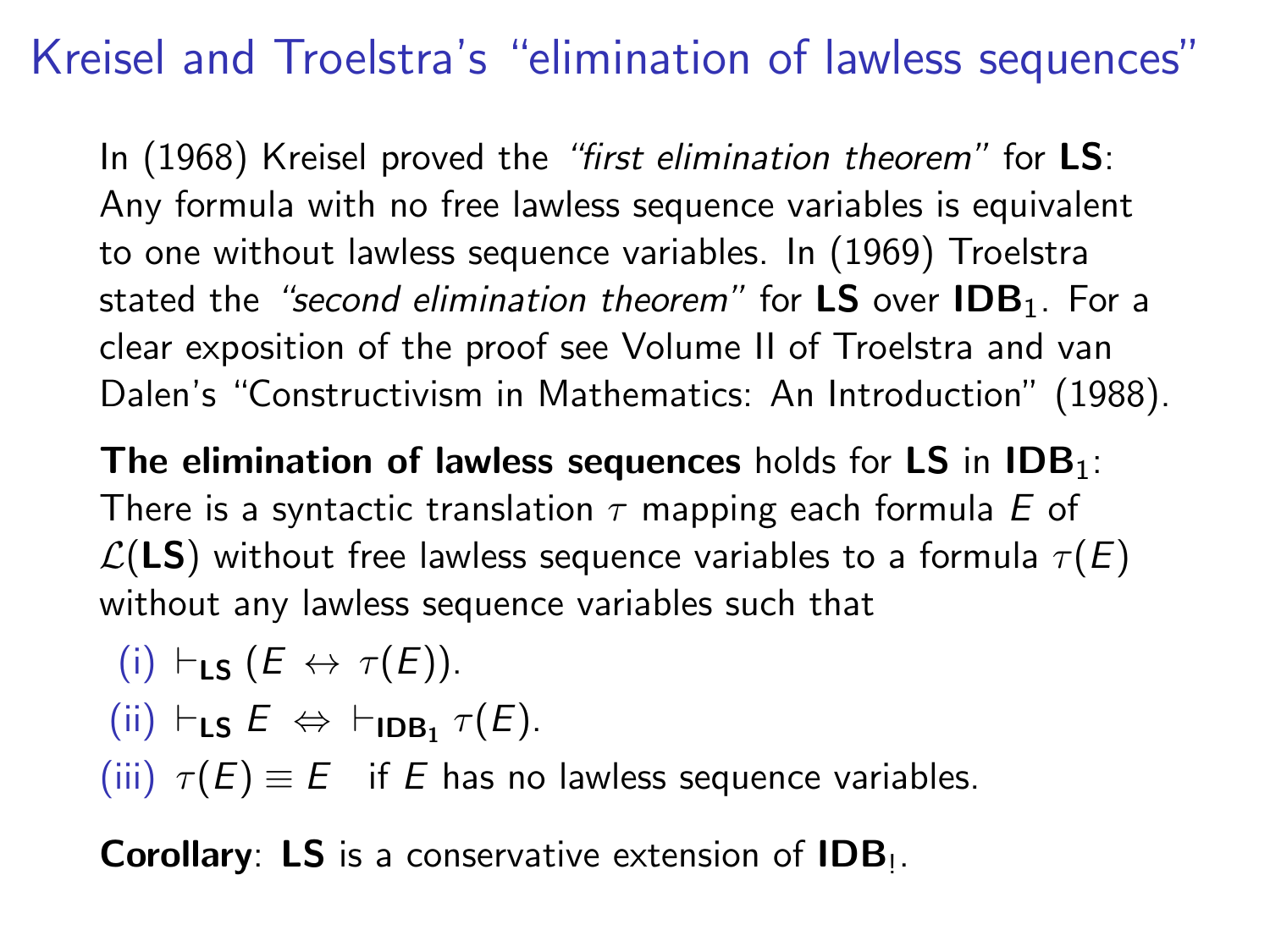The translation  $\tau$  which gradually eliminates quantifiers over lawless sequences from formulas in LS is complex. It involves e.g.

- **►** using LS2 to replace  $\forall \alpha A(\alpha, \beta)$  by  $(A(\beta, \beta) \& \forall \alpha A(\alpha, \beta))$ ,
- $\triangleright$  using LS2 to replace  $\exists \alpha A(\alpha, \beta)$  by  $(A(\beta, \beta) \vee \exists \alpha A(\alpha, \beta))$ ,
- replacing  $A \vee B$  by  $\exists n((n = 0 \rightarrow A) \& (n \neq 0 \rightarrow B))$ ,
- **►** replacing  $\exists \alpha A(\alpha, \beta)$  by  $\exists n \forall \alpha \in n A(\alpha, \beta)$  using LS3,
- $\triangleright$  moving  $\forall \alpha \in \mathbb{n}$  to the inside using LS4, which introduces new number and lawlike sequence quantifiers only, and

replacing  $\forall \alpha \in n(s(\alpha) = t(\alpha))$  by  $\forall a \in n(s(a) = t(a))$ .

As an example, consider LS1:  $\forall n \exists \alpha (\alpha \in n)$ , where  $\alpha \in n$  is a prime formula expressing that n codes an initial segment of  $\alpha$ . By the algorithm (simplified as LS1 has no lawless parameters),  $\tau(\textsf{LS1}) = \tau(\forall n \exists m \forall \alpha \in m \, (\alpha \in n)) = \forall n \exists m \forall a \in m \, (a \in n)$ which is provable in  $\mathsf{IDB}_1$  (or even in  $\mathsf{EL}$ ), and is equivalent to  $\forall n \exists m \forall \alpha \in m \, (\alpha \in n)$  in LS by an argument involving LS4.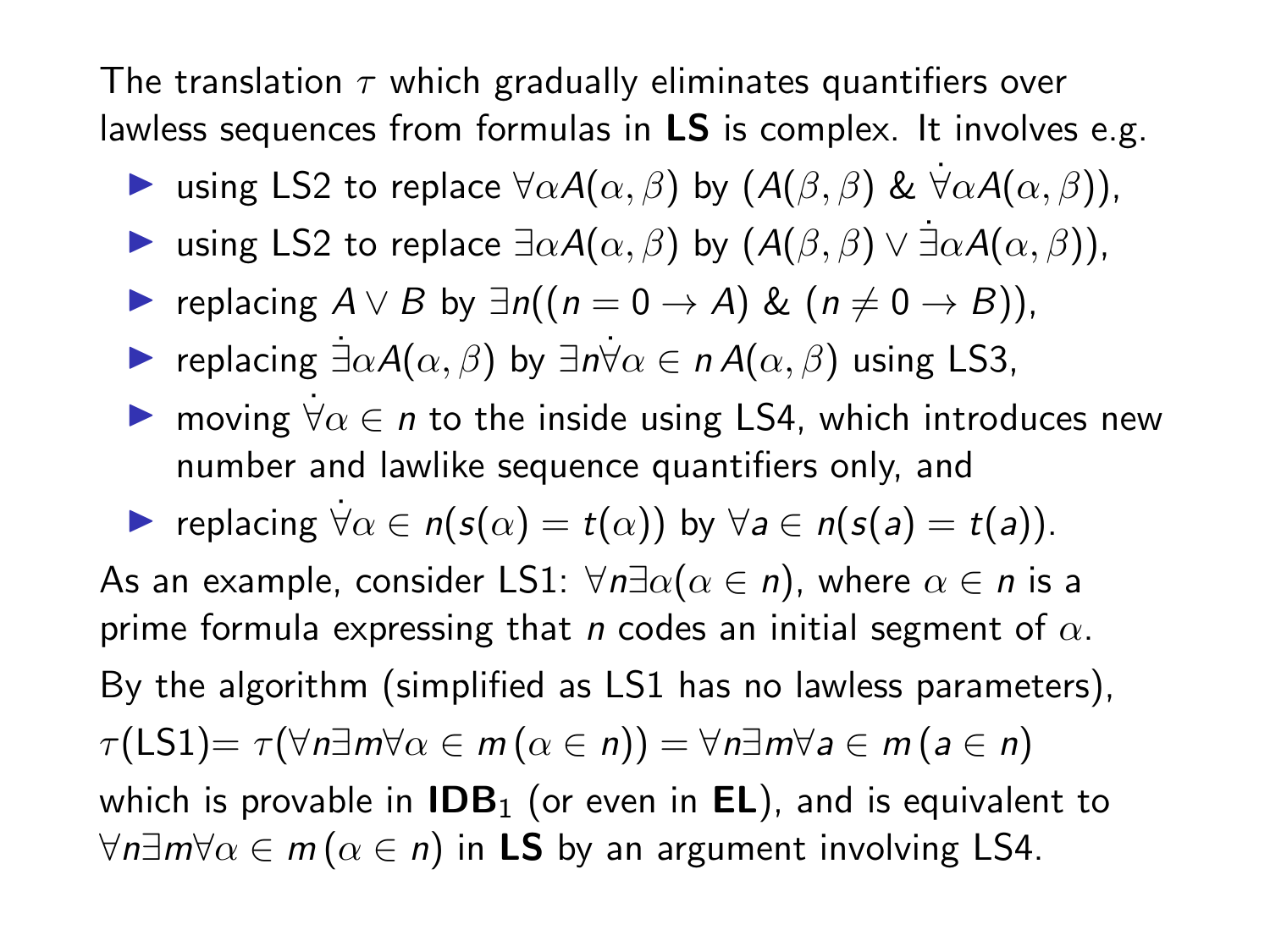## Troelstra's extension principle; Brouwer's Bar Theorem

**IDB**<sub>1</sub> has lawlike sequence and number variables, and the class  $K$ of neighborhood functions defined inductively by axioms K1-3. If  $K_0(e) \equiv \forall a \exists n \, e(\overline{a}(n)) \neq 0 \& \forall m \forall n (e(n) > 0 \rightarrow e(n) = e(n * m))$ then  $\vdash_{\mathsf{IDB}_1}\forall e(\mathcal{K}(e) \rightarrow \mathcal{K}_0(e))$ , but not conversely.

Brouwer's Bar Theorem for lawlike sequences could be expressed by  $\forall e(K_0(e) \rightarrow K(e))$ , but Kleene's recursive counterexample argues against it. So  $\forall_{\mathsf{IDB}_1}\; \forall e(\mathcal{K}_0(e) \rightarrow \mathcal{K}(e)).$  In contrast,

 $\vdash_{\mathsf{LS}} \forall e(\mathcal{K}(e) \to \forall \alpha \exists \mathsf{x}\ e(\overline{\alpha}(\mathsf{x})) \neq 0)$ , and if  $\mathcal{K}_0^*(e)$  is like  $\mathcal{K}(e)$  but with  $\alpha$  in place of a then  $\vdash_{\mathsf{LS}} \forall e(\mathcal{K}^*_0(e) \to \mathcal{K}(e))$  using LS4.

Troelstra argued that the initial segments of any choice sequence can be viewed as initial segments of a lawless sequence in process of generation. In Brouwer's terminology, Troelstra's extension principle states that every bar on the lawless sequences bars all sequences of natural numbers, so the Bar Theorem holds for **LS**.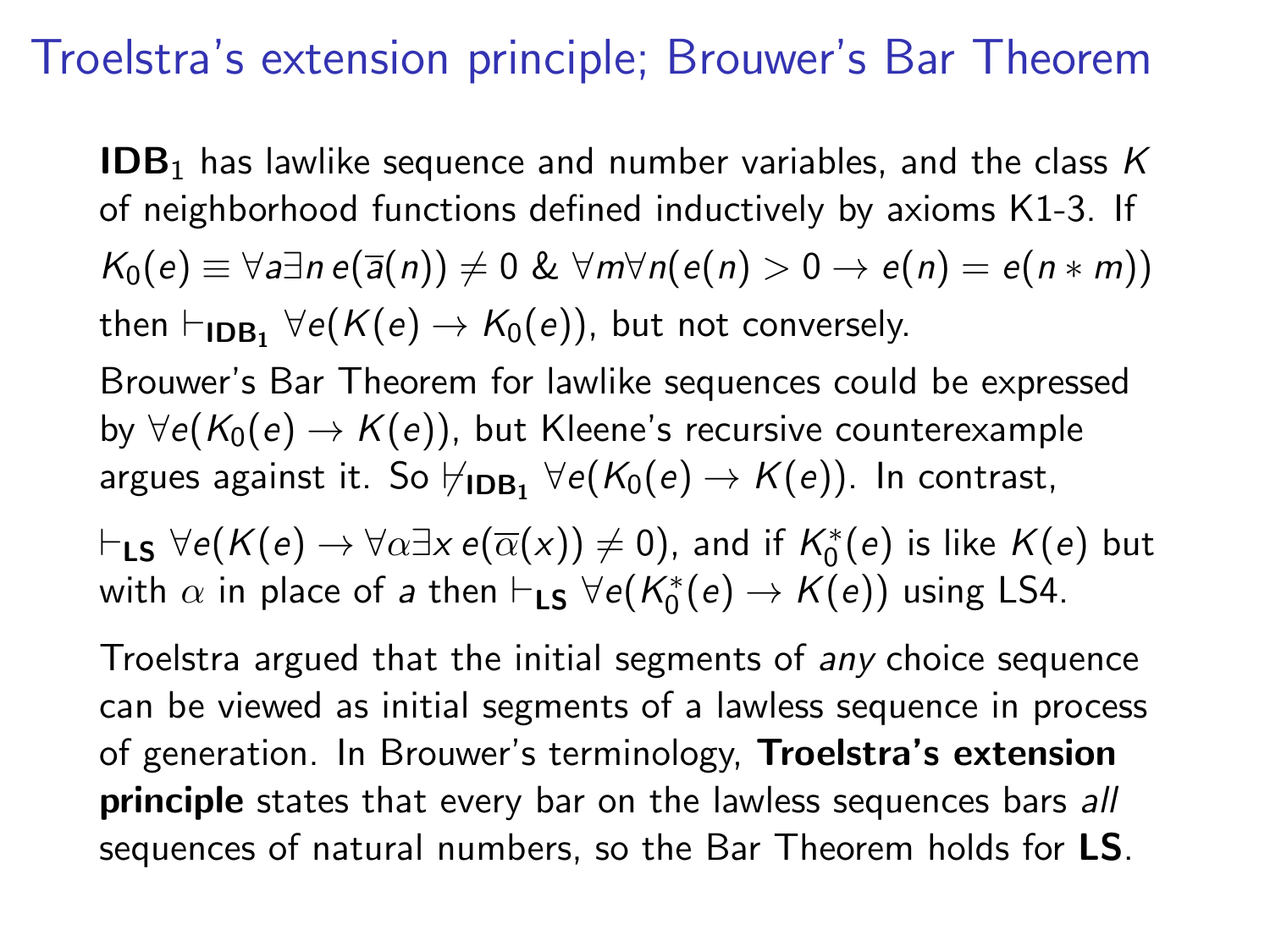### General choice sequences: the principle of analytic data

An alternate universe of choice sequences closed under lawlike continuous operations is described by  $CS = IDB_1 + GC$  1-4, with the same language as LS but a very different interpretation. Let  $e|\alpha = \beta$  abbreviate  $\forall y(\lambda n.e(\langle y \rangle * n))(\alpha) = \beta(y)$ ) where  $e(\alpha) = t$  abbreviates  $\exists x e(\overline{\alpha}(x)) = t + 1$ . The new axioms are GC1.  $\forall e(K(e) \rightarrow \forall \alpha \exists \beta (e | \alpha = \beta))$  and  $\forall \alpha \forall \beta \exists \gamma (j(\alpha, \beta) = \gamma)$ . GC2.  $A(\alpha) \rightarrow \exists e(K(e) \& \exists \beta(e|\beta = \alpha) \& \forall \beta A(e|\beta))$  is the principle of analytic data. There are two continuity axioms: GC3.  $\forall \alpha \exists b A(\alpha, b) \rightarrow \exists e \forall n (e(n) \neq 0 \rightarrow \exists b \forall \alpha \in n A(\alpha, b)).$ GC4.  $\forall \alpha \exists \beta A(\alpha, \beta) \rightarrow \exists e \forall \alpha A(\alpha, e|\alpha)$  (like Kleene's continuous choice but with a lawlike modulus).

Elimination of choice sequences holds for  $CS$  in  $IBB<sub>1</sub>$ ,

 $\blacktriangleright \vdash_{\mathsf{CS}} \forall e(\mathcal{K}^*_0(e) \leftrightarrow \mathcal{K}(e))$  (the monotone bar theorem), and  $\blacktriangleright \vdash_{\mathsf{CS}} \forall \alpha \neg \neg \exists b(\alpha = b).$  (In contrast,  $\vdash_{\mathsf{LS}} \forall \alpha \neg \exists b(\alpha = b).$ )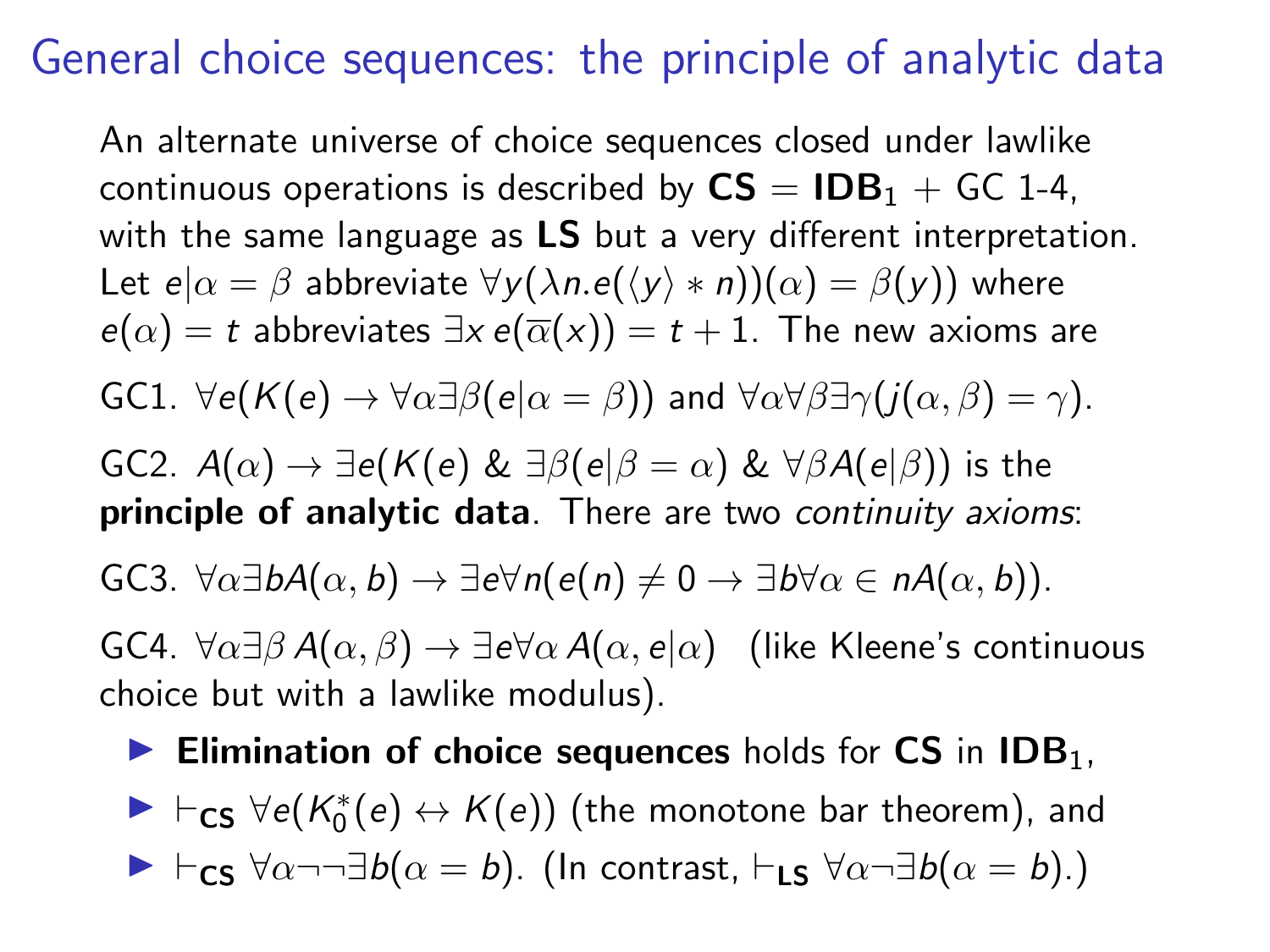# Kleene's function-realizability; almost negative formulas

Kleene's formal system I of intuitionistic analysis is two-sorted, with variables  $a, b, c, \ldots, x, y, z, \ldots$  over natural numbers and  $\alpha, \beta, \gamma, \ldots$  over arbitrary choice sequences. When Myhill objected to the absence of lawlike sequence variables, Kleene responded that the general recursive functions could be coded by numbers.

Kleene defined a function-realizability interpretation for I, proving

 $\triangleright$  if  $\Gamma \vdash_{\mathsf{I}} E$  where  $\Gamma$  are recursively realizable, so is E, and

 $\triangleright$  0 = 1 is not recursively realizable, so  $\forall$ <sub>1</sub> 0 = 1,

using arguments formalizable in the classically correct subsystem **B** of I. Kleene (1969) completed the formalization and proved e.g.

$$
\blacktriangleright \vdash_{\mathsf{I}} E \Rightarrow \vdash_{\mathsf{B}} \exists \gamma (GR(\gamma) \& \gamma \mathsf{rf} E).
$$

 $\blacktriangleright$  (*E* is closed and  $\vdash$ <sub>I</sub>  $E$ )  $\Rightarrow$  ( $\vdash$ <sub>B</sub> ({n}  $\downarrow$  & {n}rf*E*) for some n).

 $\blacktriangleright \vdash_{\mathbf{B}} (A \leftrightarrow \exists \beta(\beta \mathbf{r} \mathbf{f} A))$  for almost negative formulas A (no  $\vee$ , and no ∃ except immediately in front of a prime formula).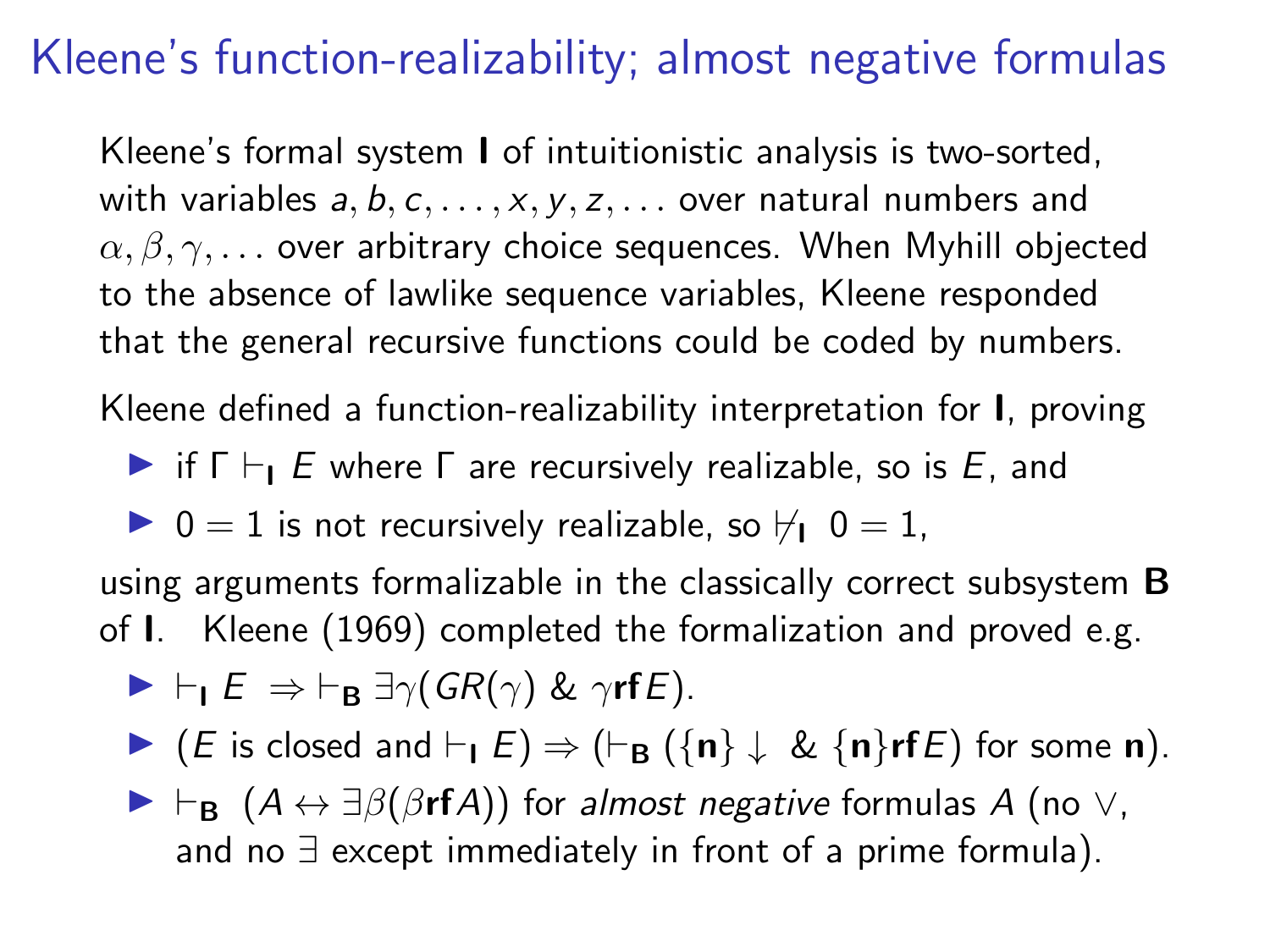# Troelstra's Generalized Continuity principle GC

Kleene (1969) formalized the theory of recursive partial functions in a subsystem **M** of **B** with countable choice  $AC_{01}$  weakened to countable comprehension  $AC_{00}$ ! In an aside, Troelstra (1973) observed that countable comprehension for quantifier-free relations suffices, so this part of Kleene's formalization is available in EL. Anne saw something else Kleene evidently missed. He observed

- **I** The formula  $\gamma$  **rf** E is inductively defined and almost negative.
- ▶ The only obstruction to an inductive proof in Kleene's I of  $(E \leftrightarrow \exists \gamma (\gamma \text{ rf } E))$  for all formulas E is the clause for  $\rightarrow$ .
- $\blacktriangleright$  That obstruction disappears if Kleene's continuous choice principle  $CC_{11}$  is extended to any almost negative hypothesis.

#### Troelstra's Generalized Continuity principle GC is

 $\forall \alpha \left[ A(\alpha) \rightarrow \exists \beta B(\alpha, \beta) \right] \rightarrow \exists \gamma \forall \alpha \left[ A(\alpha) \rightarrow \exists \beta \left[ (\gamma | \alpha = \beta) \& B(\alpha, \beta) \right] \right]$ where  $A(\alpha)$  must be almost negative. Note that  $\vdash_{EL+GC} CC_{11}$ .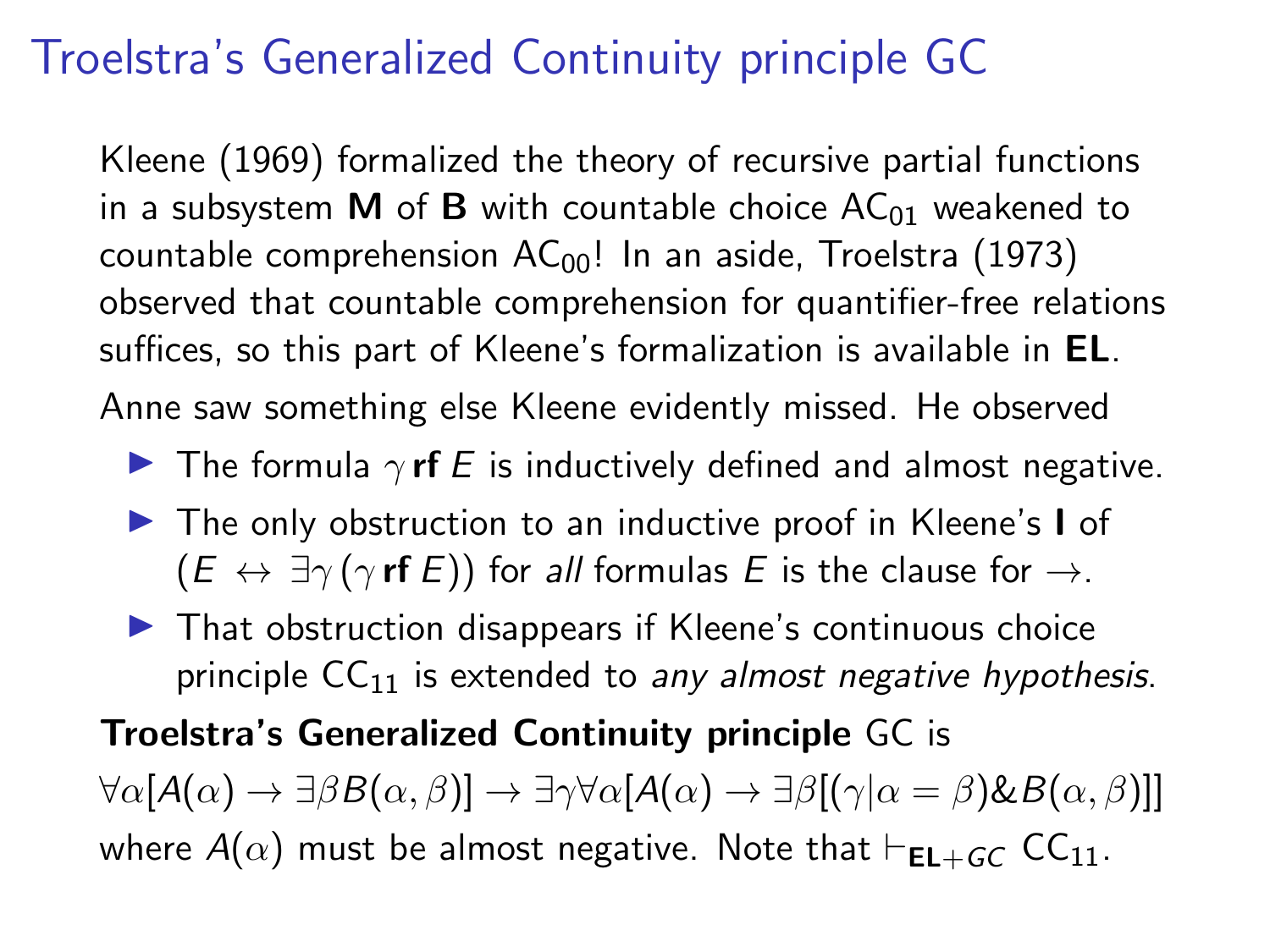### Troelstra's "Extended Church's Thesis"  $ECT_0$

There is a strong parallel between intuitionistic analysis and constructive recursive mathematics CRM, which adds at least Markov's Principle MP and "Church's Thesis"  $CT_0$  to intuitionistic arithmetic.  $HA + MP$  is classically correct but the recursive choice principle CT<sub>0</sub> is not. The consistency of  $HA + MP + CT_0$  was established by Kleene and David Nelson, using Kleene's (1945) number-realizability which Nelson formalized in his dissertation.

- If  $\Gamma$  are realizable and  $\Gamma \vdash_{\mathbf{HA}} E$ , then E is realizable.
- $\blacktriangleright$   $\vdash_{\mathsf{HA}+\mathsf{CT}_0} E \Rightarrow \vdash_{\mathsf{HA}} \exists f \text{ (fm } E),$  but not conversely.

$$
\blacktriangleright \vdash_{\mathsf{HA}} \neg \exists f \, (f \mathop{\mathsf{rn}}\nolimits(0=1)).
$$

 $\blacktriangleright \vdash_{\mathsf{HA}} (A \leftrightarrow \exists f (frnA))$  if A is almost negative.

Anne saw what was missing. Extended Church's Thesis  $ECT<sub>0</sub>$  is  $\forall x[A(x) \rightarrow \exists yB(x, y)] \rightarrow \exists f \forall x[A(x) \rightarrow \{f\}(x) \downarrow \& B(x, \{f\}(x))]$ where  $A(x)$  must be almost negative. Note that  $\vdash_{\mathbf{HA}+ECT_0} CT_0$ .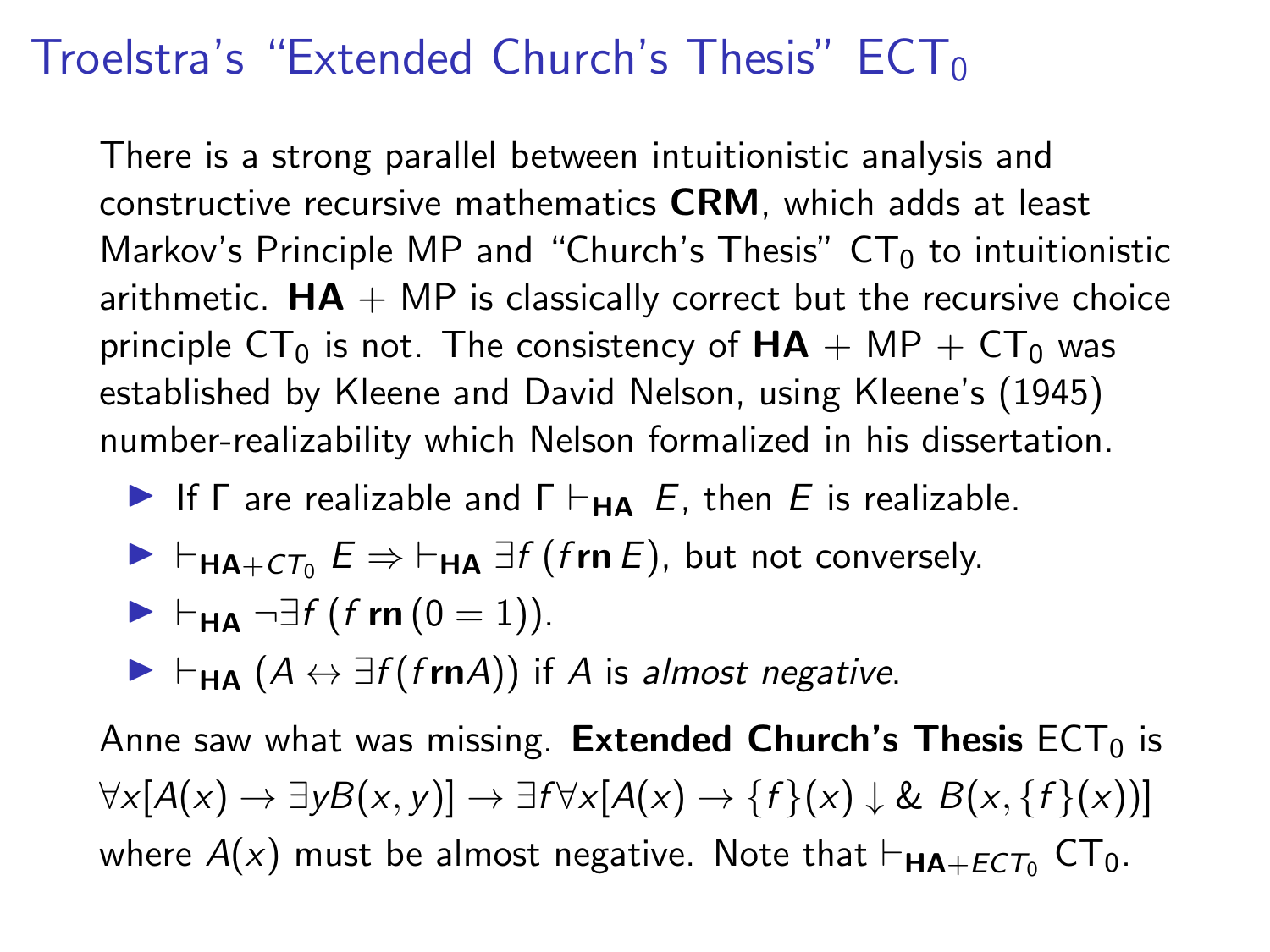## Troelstra's axiomatic characterizations of realizability

Two examples of his (and van Oosten's) many characterizations of realizability and modified realizability (cf.  $HA^{\omega}$ ,  $HRO$ ,  $HEO, \ldots$  ):

### Axiomatization of Kleene's number-realizability (Troelstra):

- $(i)$   $\vdash_{\mathsf{HA} + ECT_0} (E \leftrightarrow \exists g (g \mathsf{rn} E))$  for all formulas E of  $\mathcal{L}(\mathsf{HA})$ .
- (ii) If  $\Delta$  are closed formulas of  $\mathcal{L}(\mathbf{HA})$  and  $\Delta \vdash_{\mathbf{HA}} \exists f (f \mathbf{rn } A)$  for each  $A \in \Delta$ , then  $\Delta \vdash_{\mathbf{HA}+ECT_0} E \Leftrightarrow \Delta \vdash_{\mathbf{HA}} \exists g (g \mathbf{rn} E).$
- (iii) If also E is closed and if to each  $A \in \Delta$  there is a numeral f such that  $\Delta \vdash_{HA}$  (f rn A), then there is a numeral **g** such that  $(\Delta \vdash_{\mathsf{HA}+FCT_0} E) \Leftrightarrow (\Delta \vdash_{\mathsf{HA}} (\mathsf{g} \mathsf{rn} E)).$

**Corollary.**  $\vdash_{\mathsf{HA}+MP+ECT_0} E \Leftrightarrow \vdash_{\mathsf{HA}+MP} (\mathsf{g} \mathsf{r} \mathsf{n} \ E)$  for some **g**.

Axiomatization of Kleene's function-realizability (Troelstra):

(i)  $\vdash_{EL+GC} (E \leftrightarrow \exists \gamma (\gamma \text{ rf } E))$  for all formulas E of  $\mathcal{L}(EL)$ .

(ii) If  $\Delta$  consists of formulas of  $\mathcal{L}(EL)$  such that  $\Delta \vdash_{EL} \exists \alpha(\alpha \mathbf{r}fA)$ for each  $A \in \Delta$ , then  $\Delta \vdash_{EL+GC} E \Leftrightarrow \Delta \vdash_{EL} \exists \gamma (\gamma \text{rf } E).$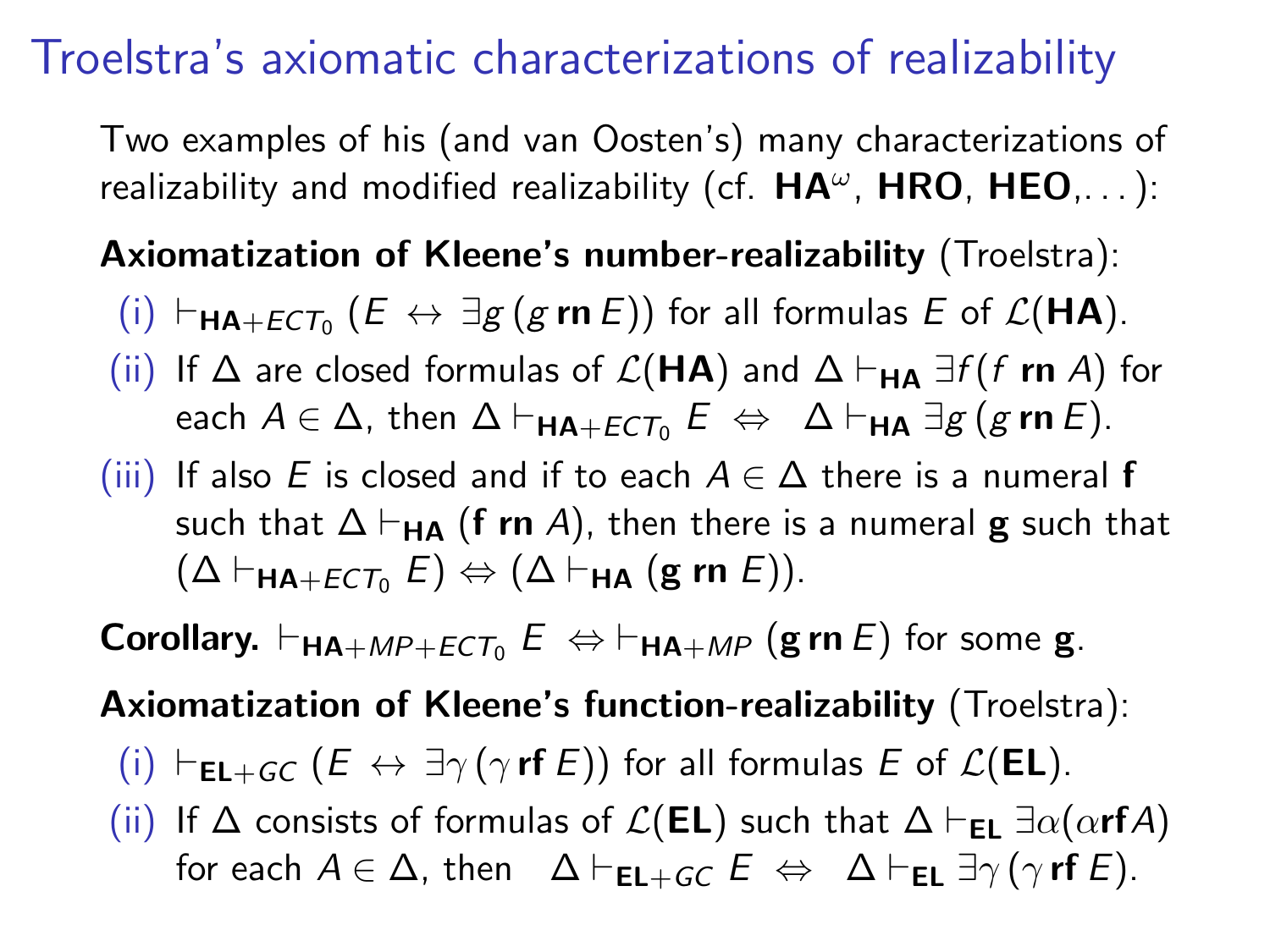# Heyting's arithmetic of species; the Uniformity Principle

Heyting's arithmetic of species HAS is a second-order intuitionistic formal system extending first-order Heyting arithmetic HA. It has variables  $m, n, x, y, z, \ldots$  over natural numbers and  $X, Y, Z, \ldots$ over species, and an axiom schema of full comprehension:

CA.  $\exists X \forall x (X(x) \leftrightarrow A(x, \vec{y}, \vec{Z})).$ 

Troelstra's Uniformity Principle for numbers is the schema

$$
\mathsf{UP}_0. \quad \forall X \exists n \, A(X,n) \to \exists n \forall X A(X,n).
$$

Troelstra proved

- $\blacktriangleright$   $\forall$ <sub>HAS</sub> UP<sub>0</sub> (although the corresponding *rule* is admissible).
- $\blacktriangleright$  HAS + ECT<sub>0</sub> + UP<sub>0</sub> + MP is consistent.
- A weaker version  $UP_0! \quad \forall X \exists! n A(X, n) \rightarrow \exists n \forall X A(X, n)$ "is easily proved on the assumption of  $\neg \forall P(\neg P \lor \neg \neg P)$ ," which expresses the denial of the *principle of testability*.  $(\exists! nY(n)$  abbreviates  $\exists nY(n) \& \forall n\forall m(X(n) \& X(m) \rightarrow n = m)$ .)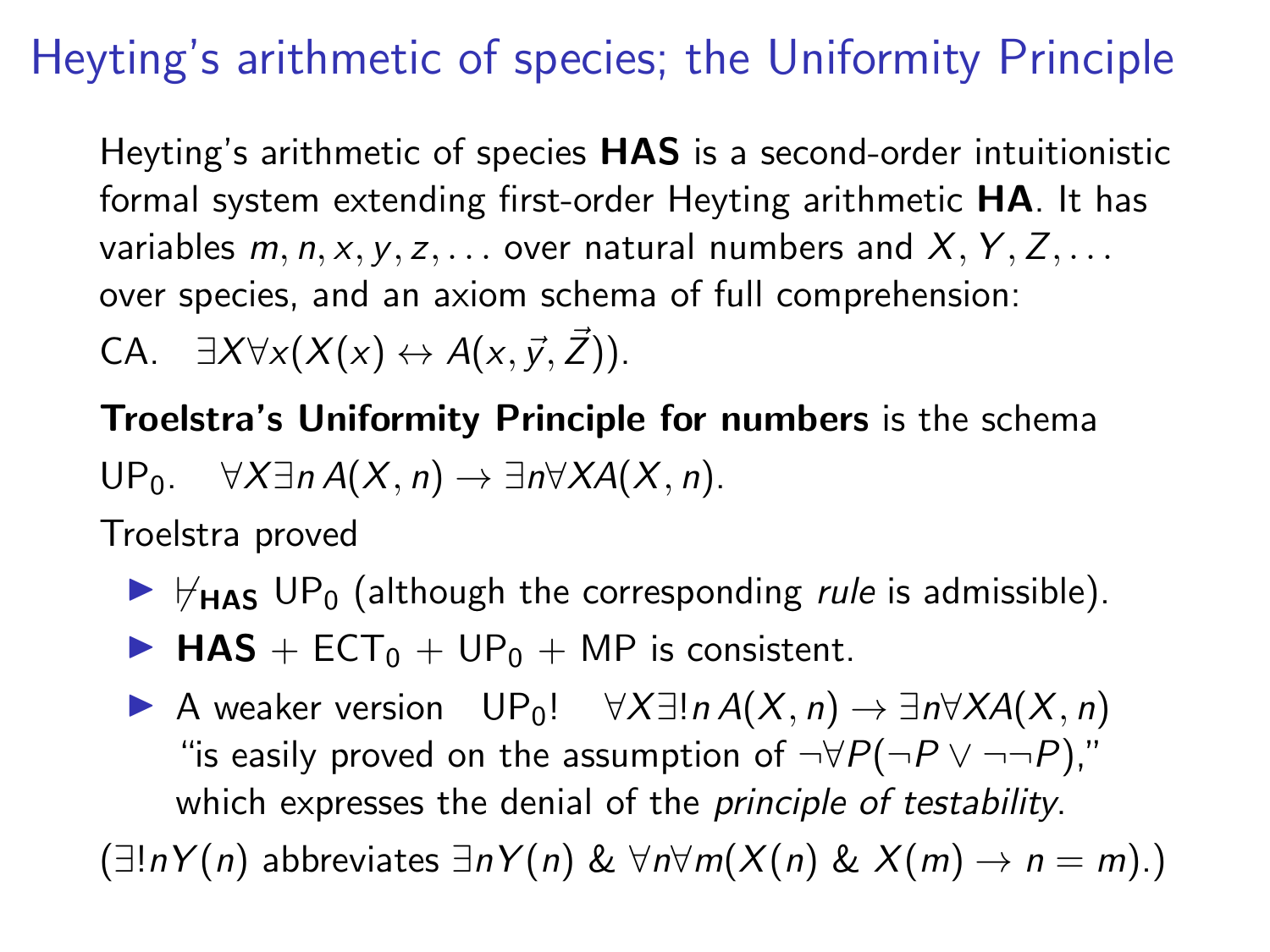### Formalized realizability-plus-truth; admissible rules

Anne's chapter on realizability in the Handbook of Proof Theory uses the logic of partial terms efficiently to express application  $(e * x \simeq {e}(x))$  for **HA** and **HAS**; e|a and e(a) for **IDB**<sub>1</sub>;  $e|\alpha$  and  $e(\alpha)$  for **EL**) and the appropriate realizability predicate in a conservative extension  $\mathbf{S}^*$  of each system  $\mathbf{S}$ . This is possible because realizing objects are codes of partial function(al)s, not the functions themselves, so are of the same type as objects of  $\mathcal{L}(S)$ . The realizing objects form a partial combinatory algebra, so Anne defined realizability in a one-sorted theory APP with the partial recursive operations and partial continuous functions as models.

Kleene's realizability-plus-truth alters the inductive clauses for  $\rightarrow$  and  $\exists$ , e.g. in Troelstra's formalization of rnt for  $HA^*$ :

$$
\blacktriangleright \ f \text{ rnt } (A \to B) \equiv \forall g((g \text{ rnt } A) \& A \to f * g \text{ rnt } B)
$$

**F** f rnt  $\exists x A(x) \equiv A(j_0(f)) \& j_1(f)$  rnt  $A(j_0(f))$ .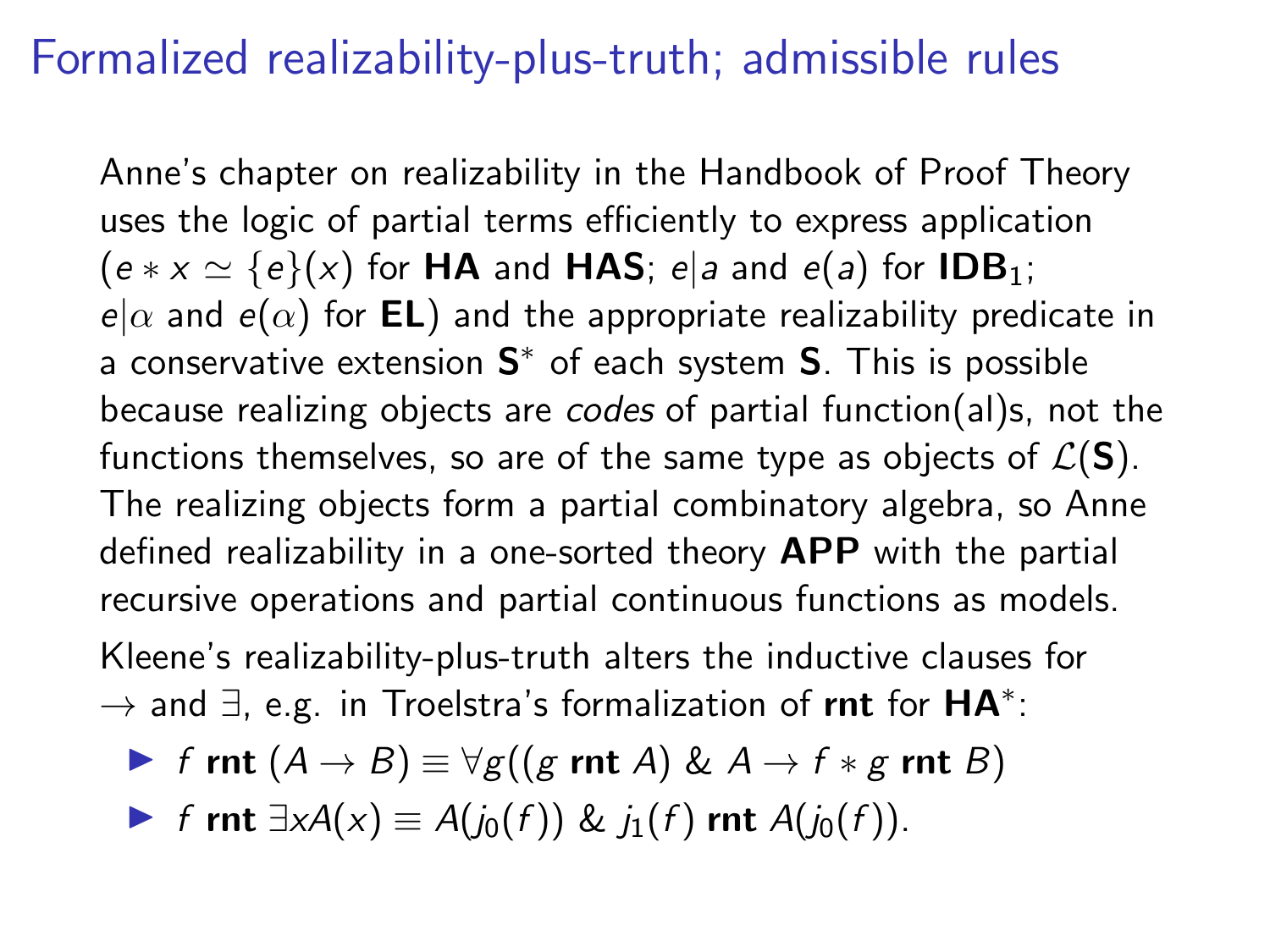Nelson formalized rnt-realizability and showed e.g. that HA satisfies Church's Rule: If  $\forall x \exists y A(x, y)$  is closed, then

 $\blacktriangleright$   $\vdash_{HA}$   $\forall x \exists y A(x, y) \Rightarrow \vdash_{HA} \exists f \forall x (\{f\}(x) \downarrow \& A(x, \{f\}(x))).$ Kleene formalized rft-realizability to show e.g. that  $B$  and I satisfy the Church-Kleene Rule:

If  $\forall \alpha \exists \beta A(\alpha, \beta)$  is closed and  $\vdash$   $\forall \alpha \exists \beta A(\alpha, \beta)$ , then for some n:  $\vdash$ <sub>1</sub>  $\forall$ x{n}(x)  $\downarrow \& \forall \alpha (\{\mathbf{n}\}|\alpha = \beta \rightarrow A(\alpha, \beta)).$ 

Troelstra used formalized rnt- and rft-realizability to show that

- ► HA<sup>\*</sup> and EL<sup>\*</sup> are closed under Extended Church's Rule : For  $A(x)$  almost negative: if  $\forall x[A(x) \rightarrow \exists yB(x, y)]$  is a closed theorem, so is  $\exists z \forall x [A(x) \rightarrow \{z\}(x) \downarrow \& B(x, \{z\}(x))].$
- ► EL<sup>\*</sup> is also closed under a Generalized Continuity Rule.
- ▶ HAS<sup>\*</sup> is closed under Troelstra's Uniformity Rule:

 $\vdash_{\mathsf{HAS}^*} \forall X \exists y A(X, y) \Rightarrow \vdash_{\mathsf{HAS}^*} \exists y \forall X A(X, y)$ 

So quantifying over species is unlikely to be useful; number and choice sequence quantifiers should suffice.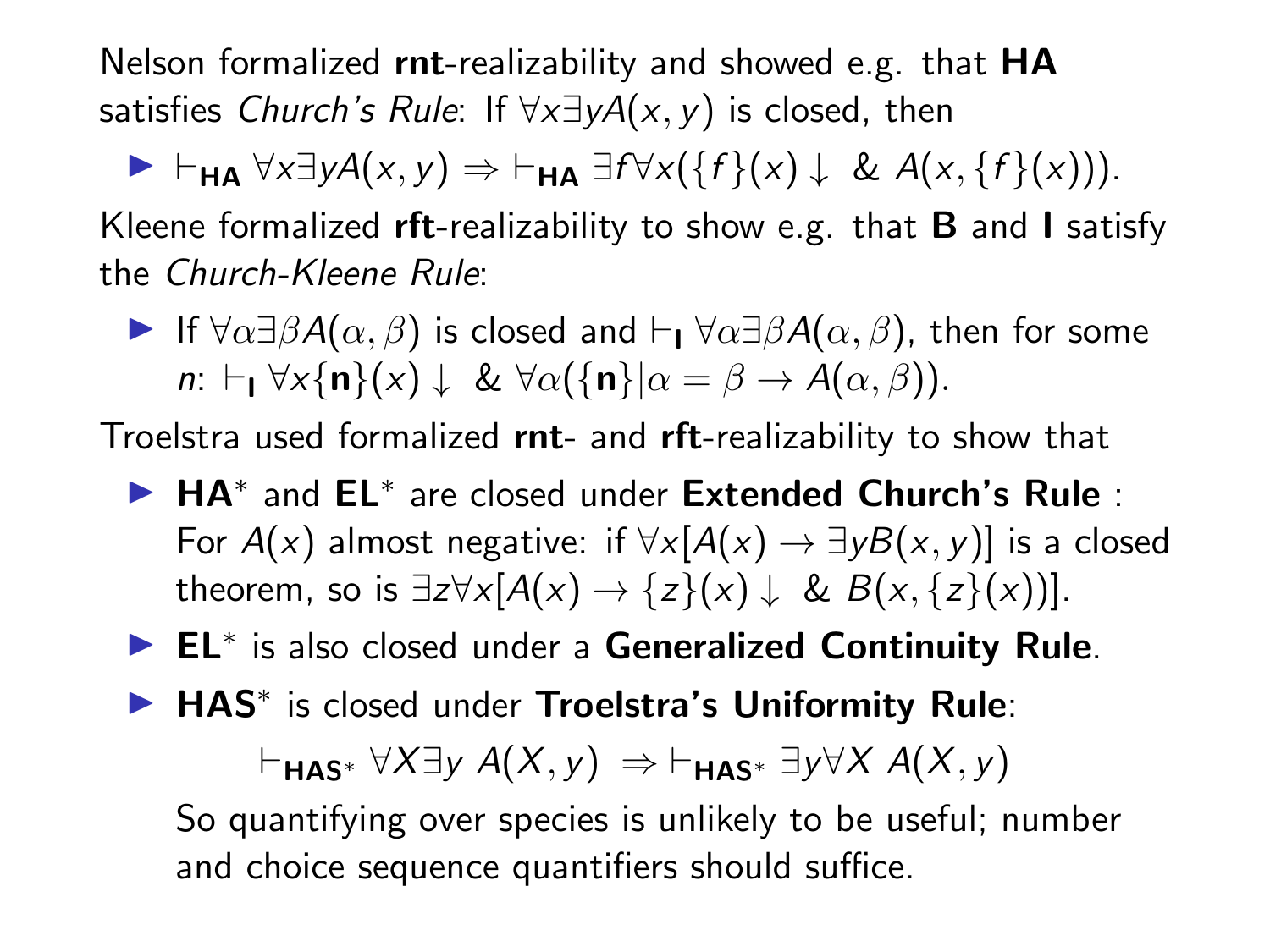## Two applications, and a conjecture by Troelstra

Troelstra and van Dalen (1988) identify constructive recursive mathematics CRM with  $HA + MP + ECT_0$ . In CRM they prove the Kreisel-Lacombe-Shoenfield-Tsejtin Theorem: Every function from  $\mathbb R$  to  $\mathbb R$  is continuous. Their proof uses the fact that "x is a gödel number of a recursive Cauchy real" is almost negative.

 $A\subseteq{\mathbb{N}}^{\mathbb{N}}$  is a *domain of continuity* if every partial function defined at least on A is continuous on A.  $B \subseteq \mathbb{N}$  is a Church domain if every partial function defined at least on  $B$  is recursive on  $B$ . Theorem (JRM): Every domain of continuity for  $B + GC$ , and every Church domain for CRM, has an almost negative definition.

Extended bar induction  $EBI_0$  is monotone bar induction over  $A^{\mathbb{N}}$ . Renardel de Lavalette proved that  $EL$  plus the restriction of  $EBI_0$ to arithmetical A is arithmetically conservative over  $\text{IDB}_1$ . *Conjecture* (Troelstra):  $EL + EBI_0$  has the same proof strength as the theory of finitely iterated positive inductive definitions.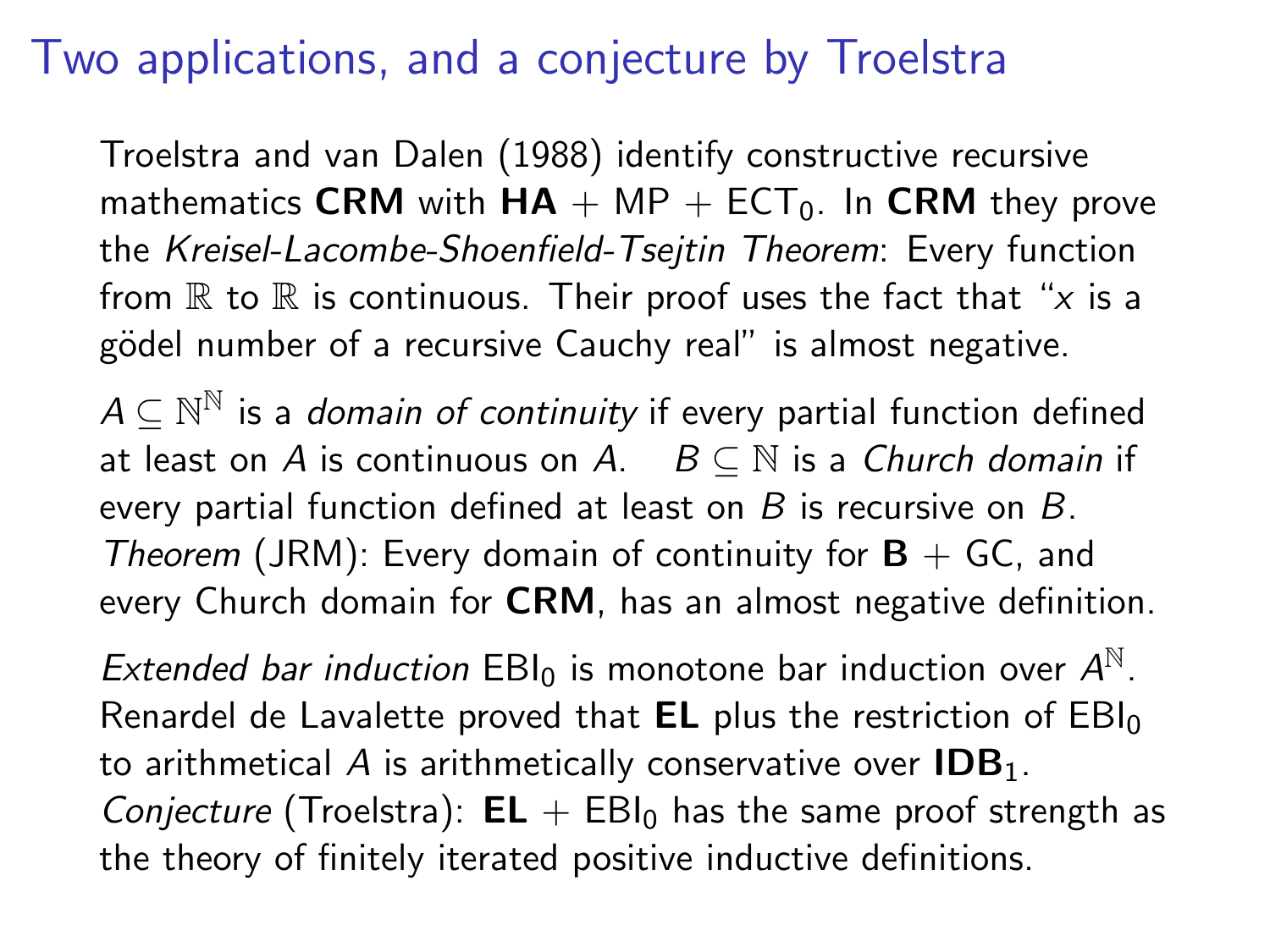# A sensible suggestion

Anne Troelstra invented and used many nonclassical principles consistently extending accepted parts of intuitionistic mathematics. These include:

- Extended Church's Thesis  $ECT_0$
- $\blacktriangleright$  the Generalized Continuity principle GC
- $\blacktriangleright$  the Uniformity Principle UP
- $\blacktriangleright$  the principle of analytic data
- $\blacktriangleright$  Troelstra's extension principle for lawless sequences

His name is usually attached only to the last of these, which is not the most useful for intuitionistic mathematics.

Maybe GC ought to be called "Troelstra's continuous choice principle" by analogy with Kleene's strong version of Brouwer's continuous choice principle, which it extends.